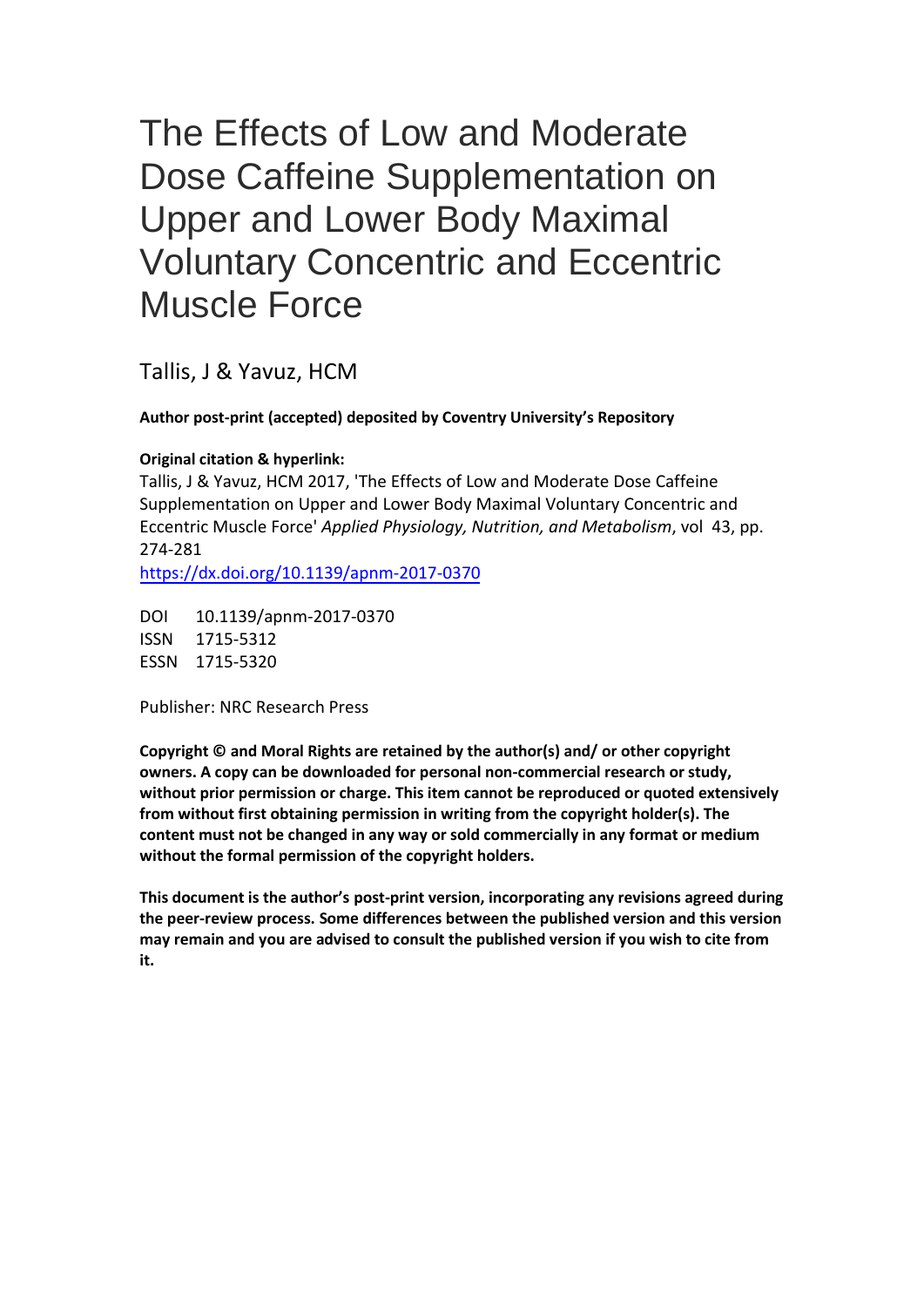# **THE EFFECTS OF LOW AND MODERATE DOSE CAFFEINE SUPPLEMENTATION ON UPPER AND LOWER BODY MAXIMAL VOLUNTARY CONCENTRIC AND ECCENTRIC MUSCLE FORCE** 4 Jason Tallis  $(\boxtimes)$ , Harley, C. M. Yavuz

- School of Life Sciences, James Starley Building, Coventry University, Priory Street,
- Coventry CV1 5FB, UK
- Email: tallisj2@uni.coventry.ac.uk
- 
- 
- 
- 
- 
- 
- 
- 
- 
- 
- 
- 
- 
- 
- 
- 
-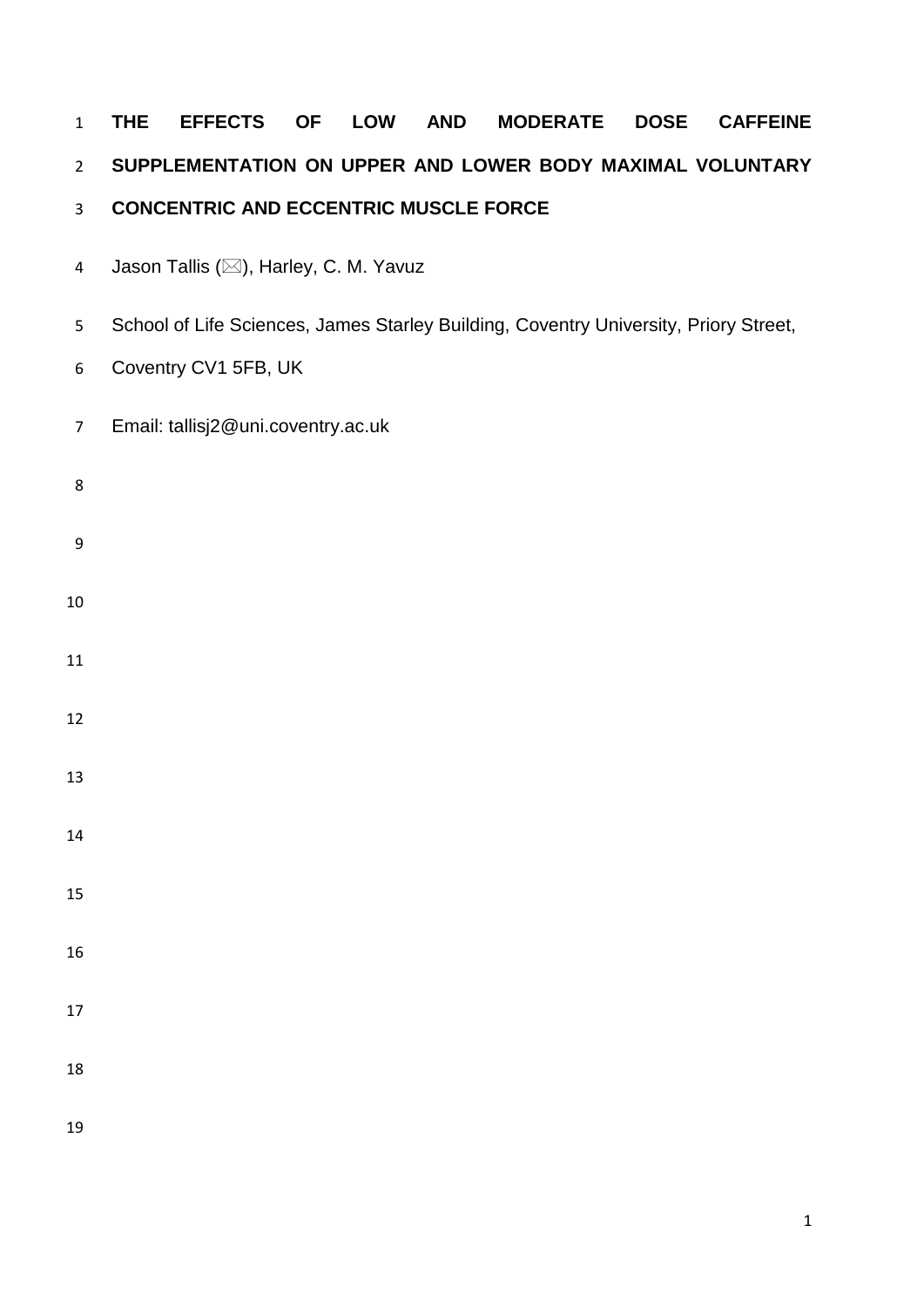#### **ABSTRACT**

 Despite the growing quantity of literature exploring the effect of caffeine on muscular strength, there is a dearth of data that directly explores differences in erogenicity between upper and lower body musculature and the dose response effect. The present study sought to investigate the effects of low and moderate dose caffeine on the maximal voluntary strength of the elbow flexors and knee extensors. Ten non-26 specifically strength trained, recreationally active participants ( $21 \pm 0.3$  yrs) completed the study. Using a randomised, counterbalanced and double blind approach, isokinetic concentric and eccentric strength was measured at 60 and 180 deg/s following administration of a placebo, 3 mg・kg−1 body mass caffeine and 6 mg・kg−1 body mass caffeine. There was no effect of caffeine on the maximal voluntary concentric and eccentric strength of the elbow flexors, or the eccentric strength of the knee extensors. Both 3 and 6 mg・kg−1 body mass caffeine caused a significant increase in peak concentric force of the knee extensors at 180 deg/s. No difference was apparent between the two concentrations. Only 6 mg・kg−1 body mass caused an increase in peak concentric force during repeated contractions. The results infer that the effective caffeine concentration to evoke improved muscle performance may be related to muscle mass and contraction type. The present work indicates that relatively low dose caffeine treatment may be effective for improving lower body muscular strength, but may have little benefit for the strength of major muscular groups of the upper body.

 **Key Words:** Ergogenic Aids, Isokinetic Dynamometry, Skeletal Muscle, Strength, Maximal Voluntary Contraction, Repeated Contractions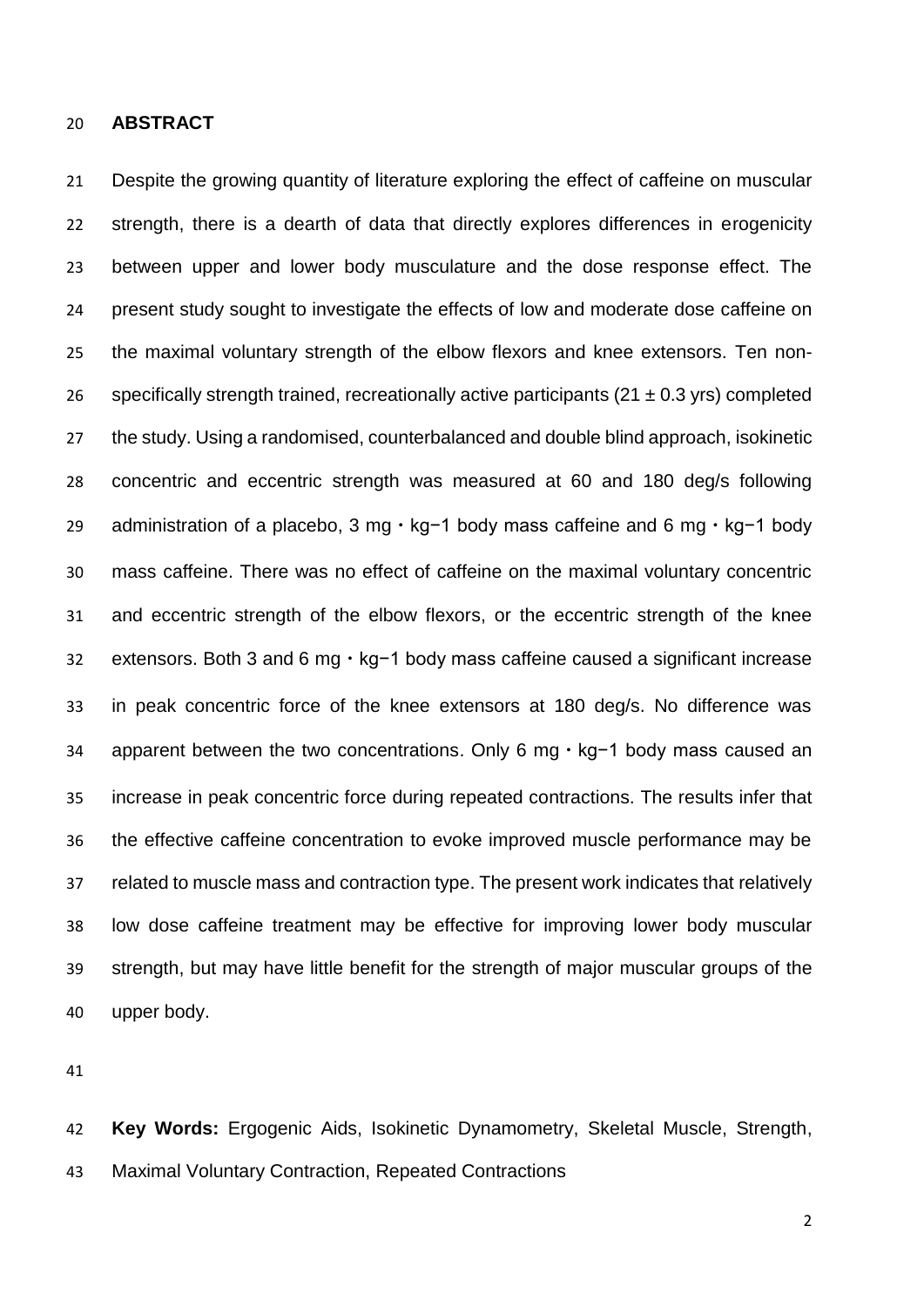#### **INTRODUCTION**

 Caffeine (common name for 1,3,7-trimethlyxanthine) is one of the most commonly consumed drugs in the world (Nawrot et al. 2003), and the vast quantity of scientific literature documenting its ability to elicit improvements in both cognition (Nehlig 2010) and exercise performance (Graham 2001; Davis et al. 2009) have made it a popular nutritional supplement consumed by recreational and elite athletes as a method to evoke a legal, and sometimes substantial, improvement in performance. Generally, it is considered that caffeine has the potential to improve performance in endurance, power and strength based activities (Graham 2001), and there are a number of published literature reviews and meta-analyses (Graham 2001; Magkos et al. 2005; Burke 2008; Davis and Green 2009; Astorino et al. 2010a; Warren et al. 2010) that substantiate this.

 Although generally there seems to be support for a caffeine induced improvement in strength performance (Astorino and Roberson 2010a; Warren, Park et al. 2010), findings from research exploring the caffeine effect using such exercise modalities appear to be more equivocal than studies examining the ergogenic properties of caffeine using endurance based exercise protocols. Despite the likely publication bias that exist within this field, where research studies showing effects are favoured, there are still many studies that fail to demonstrate an effect of caffeine on muscular strength (Bond et al. 1986; Jacobson et al. 1991; Jacobs et al. 2003; Astorino et al. 2008; Williams et al. 2008; Tallis et al. 2013). The degree of ambiguity can largely be attributed to differences in the caffeine dose and method of administration, the exercise protocol (i.e. 1 repetition maximum, repetitions until failure, maximal voluntary contractions), the muscle group tested, the possibility of habituation in high caffeine users, and differences that may be apparent between specifically trained and novice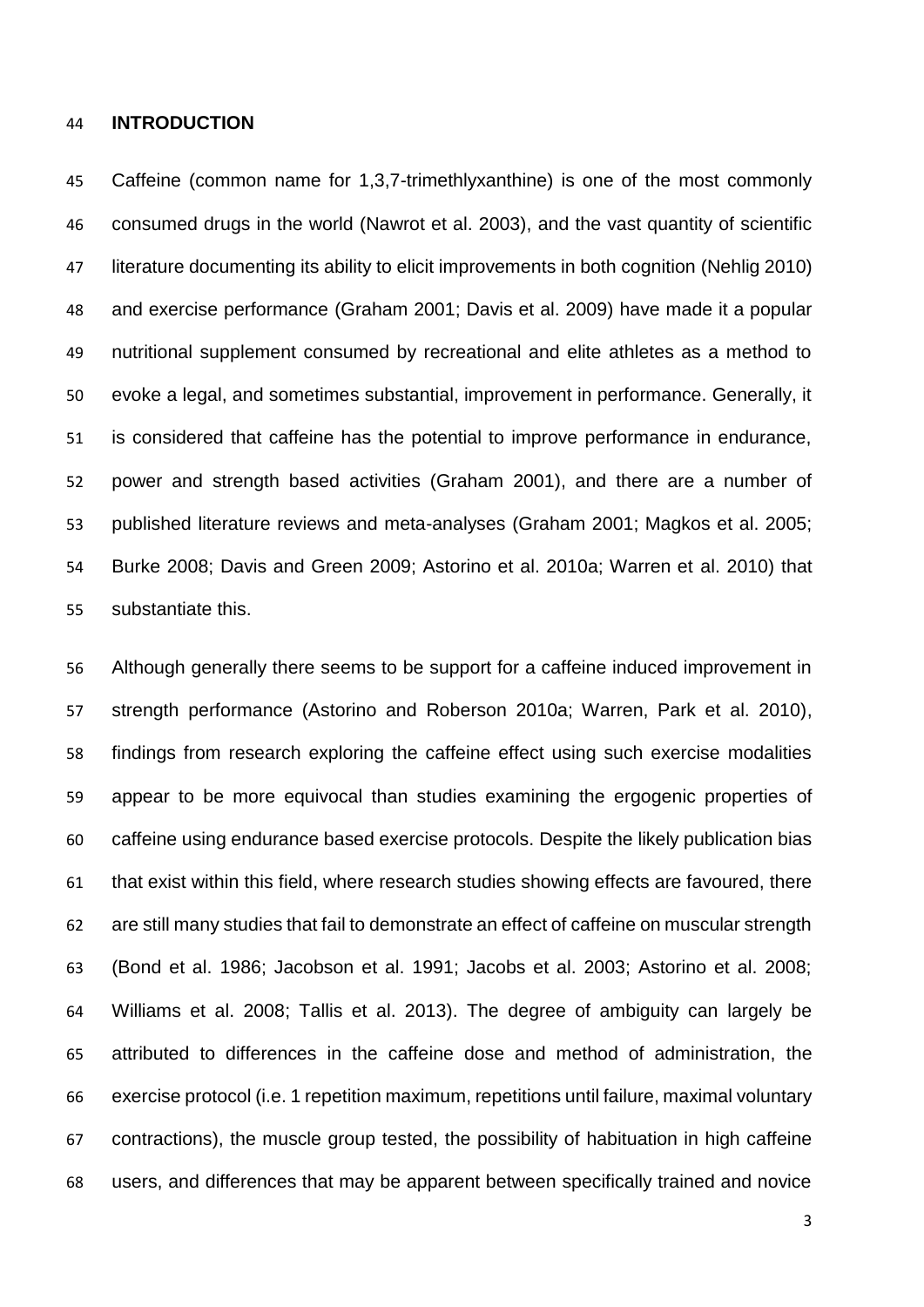participants. Despite this, caffeine use amongst strength and power athletes is rife (Van Thuyne et al. 2005; Del Coso et al. 2011), and as such, further research is needed to more accurately quantify the caffeine effect.

 A meta-analysis by Warren, Park et al. (2010), demonstrated that caffeine elicited a small ergogenic effect on measures of maximal voluntary force, with lower body or larger muscle groups demonstrating a greater benefit compared to upper body or small muscle groups. This phenomenon was attributed to a lower neural activation of larger muscle groups and the mechanistic action of caffeine to act via the central nervous 77 system (CNS) to promote greater muscular recruitment. As such, these findings further rationalise the equivocal results demonstrated in studies evaluating the effect of caffeine on muscular strength. Interestingly, conclusions by Warren, Park et al. (2010) are based largely on indirect comparisons of studies that have assessed the effect of caffeine on one of either upper body or lower body strength. Black et al. (2015) demonstrated that a 5 mg・kg−1 caffeine treatment resulted in an increased maximal voluntary isometric force and motor unit activation of the knee extensors. However, this dose failed to elicit any effect on the muscular strength of the elbow flexors in the same set of participants. Beyond this work there is a distinct lack of research data that examines the effect of caffeine on maximal voluntary force using different muscle groups in the same participant. The present study builds on work by Black, Waddell et al. (2015) by examining the effect of caffeine dose on upper body and lower body maximal voluntary force during concentric and eccentric muscle activity.

 Typically, researchers' examining the ergogenic effect of caffeine on exercise performance have done so using moderate doses (5-6 mg・kg−1 body mass) that are dissolved in fluid and consumed orally (Plaskett et al. 2001; Green et al. 2007; Astorino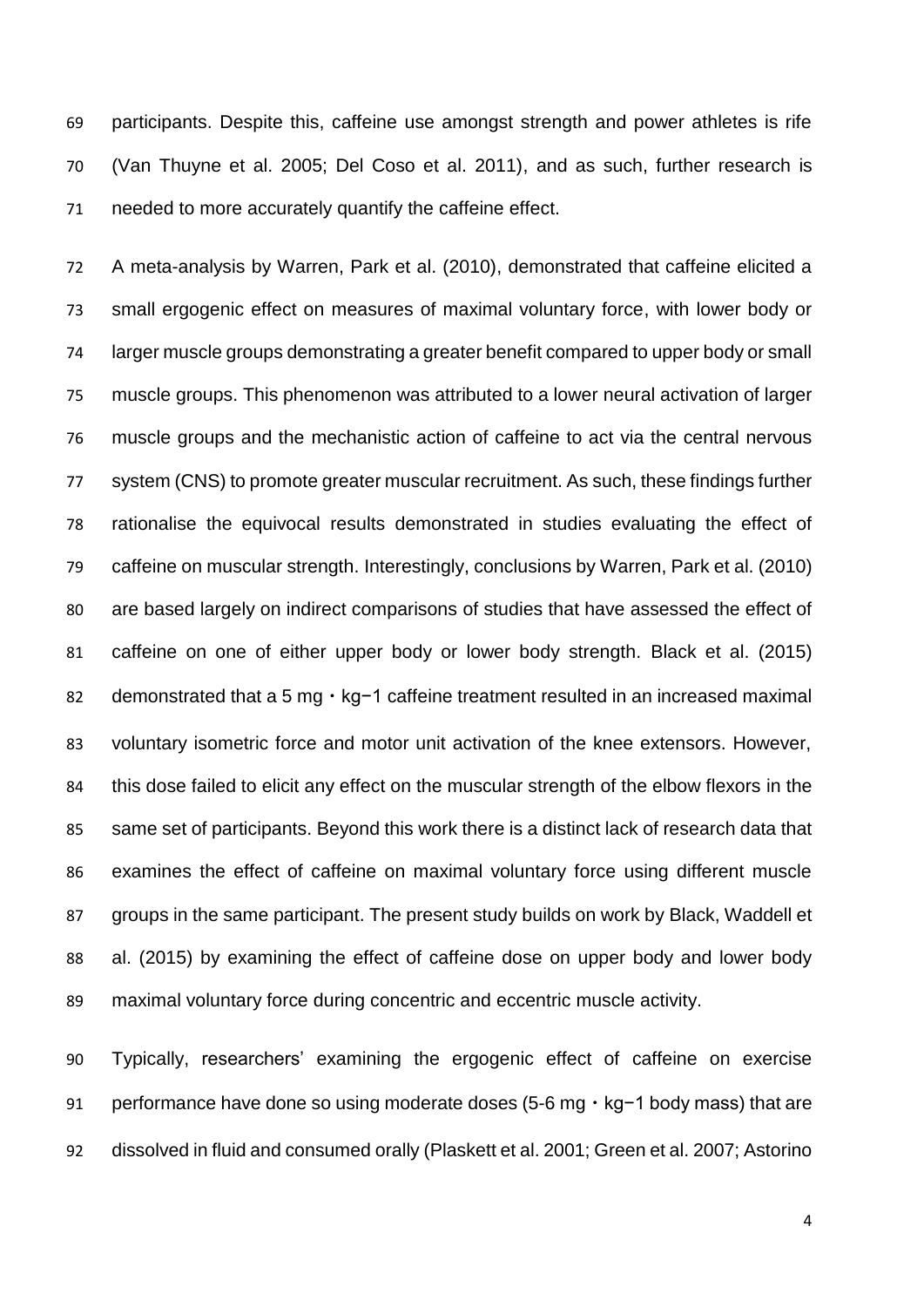93 et al. 2010b; Timmins et al. 2014; Tallis et al. 2016). Doses between 2.5 to 7 mg · kg−1 body mass has been reported to improve high intensity exercise performance (Astorino and Roberson 2010a), however it is widely accepted that within and above this concentration range, caffeine fails to elicit a dose dependant effect irrespective of exercise modality. It is surprising however that based on an evaluation of the available literature, this conclusion has been derived from a relatively small number of studies, with a fewer number directly assessing dose response effects in measurements of muscular strength (Jacobson and Edwards 1991; Astorino, Terzi et al. 2010b; Del Coso et al. 2012). Of these studies, Jacobson and Edwards (1991) failed to demonstrate any performance enhancing benefit irrespective of treatment dose, while Del Coso, Salinero et al. (2012) demonstrated that 3 mg・kg−1 body mass elicited an improvement in half-squat and bench-press performance that was not seen using a 1 mg・kg−1 body mass treatment. Similarly, Astorino, Terzi et al. (2010b) demonstrated a positive effect of 5 mg・kg−1 body mass caffeine on peak knee flexion torque, knee extension/flexion total work, and knee extension/flexion power, but no effect on the same measures when using a 2 mg・kg−1 body mass concentration.

 Given the ambiguity in research examining the effect of caffeine on muscle strength and the distinct lack of studies examining the dose response relationship, further research is warranted to evaluate the dose dependant effects of caffeine on maximal voluntary muscle force in both the upper and lower body using concentrations between 2.5 and 7 mg・kg−1 body mass, which has previously been outlined as the dose needed to elicit a positive response (Astorino and Roberson 2010a). In addition, there needs to be further focus of the dose response effect of caffeine treatment on eccentric measures of muscle contractility, given the importance of this type of muscle activity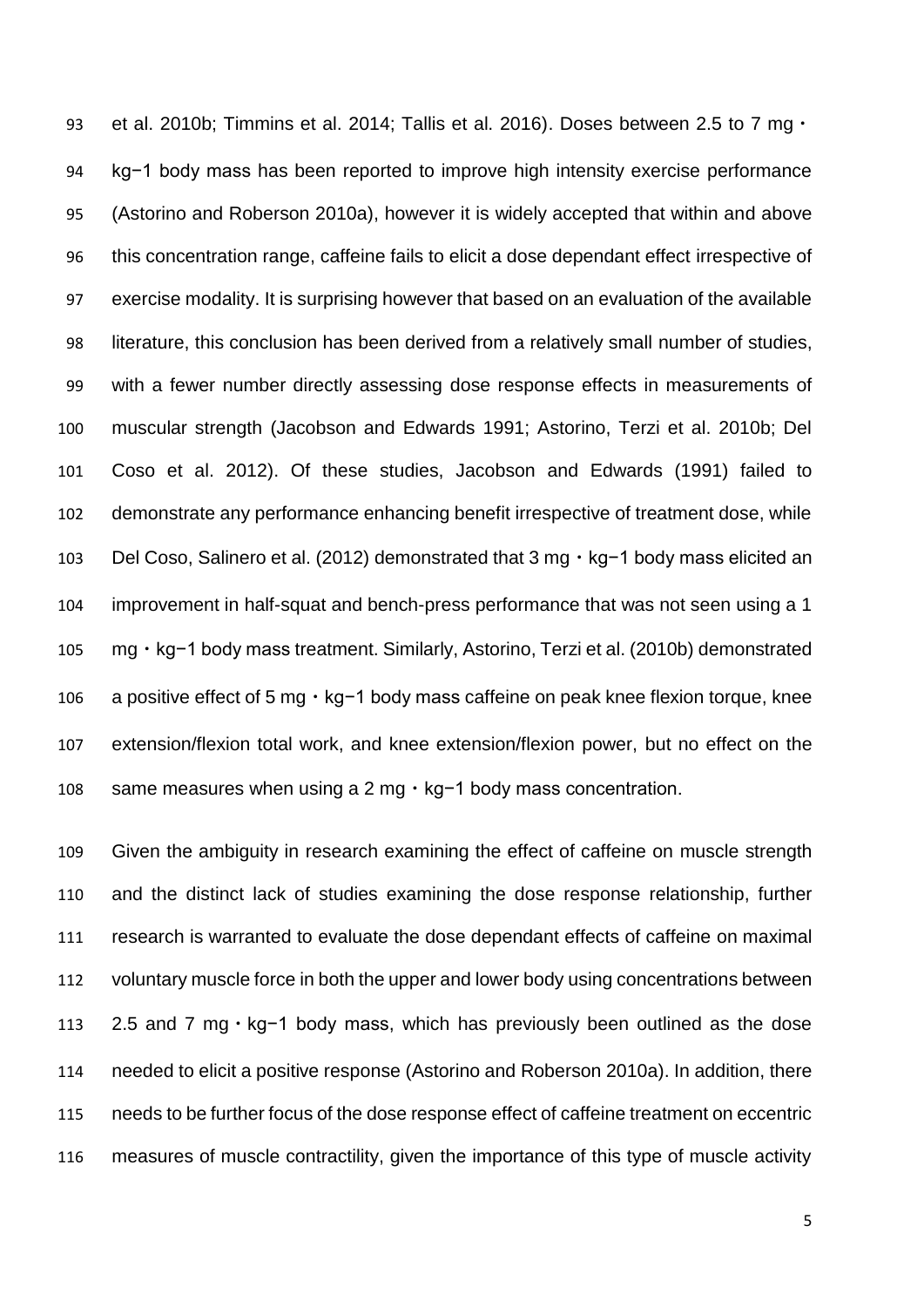for sports performance (i.e. change of direction, declaration, movement control). Considering this, the present study aimed to assess the effects of low and moderate dose caffeine supplementation on the maximal voluntary concentric and eccentric force of the elbow flexors and knee extensors in the same participant. As such, the study provides important insight as to whether caffeine elicits a dose response effect on both concentric and eccentric measurements of muscle strength, and further considers whether caffeine supplementation has a greater performance enhancing benefit in upper or lower body regions. It is hypothesised that only the moderate 5 mg ・kg−1 body mass caffeine treatment will elicit improved muscular strength of the elbow flexors. However, the low 3 mg・kg−1 body mass dose will induce improved performance of the knee extensor musculature, with a trend for a greater ergogenic benefit with the moderate dose.

- 
-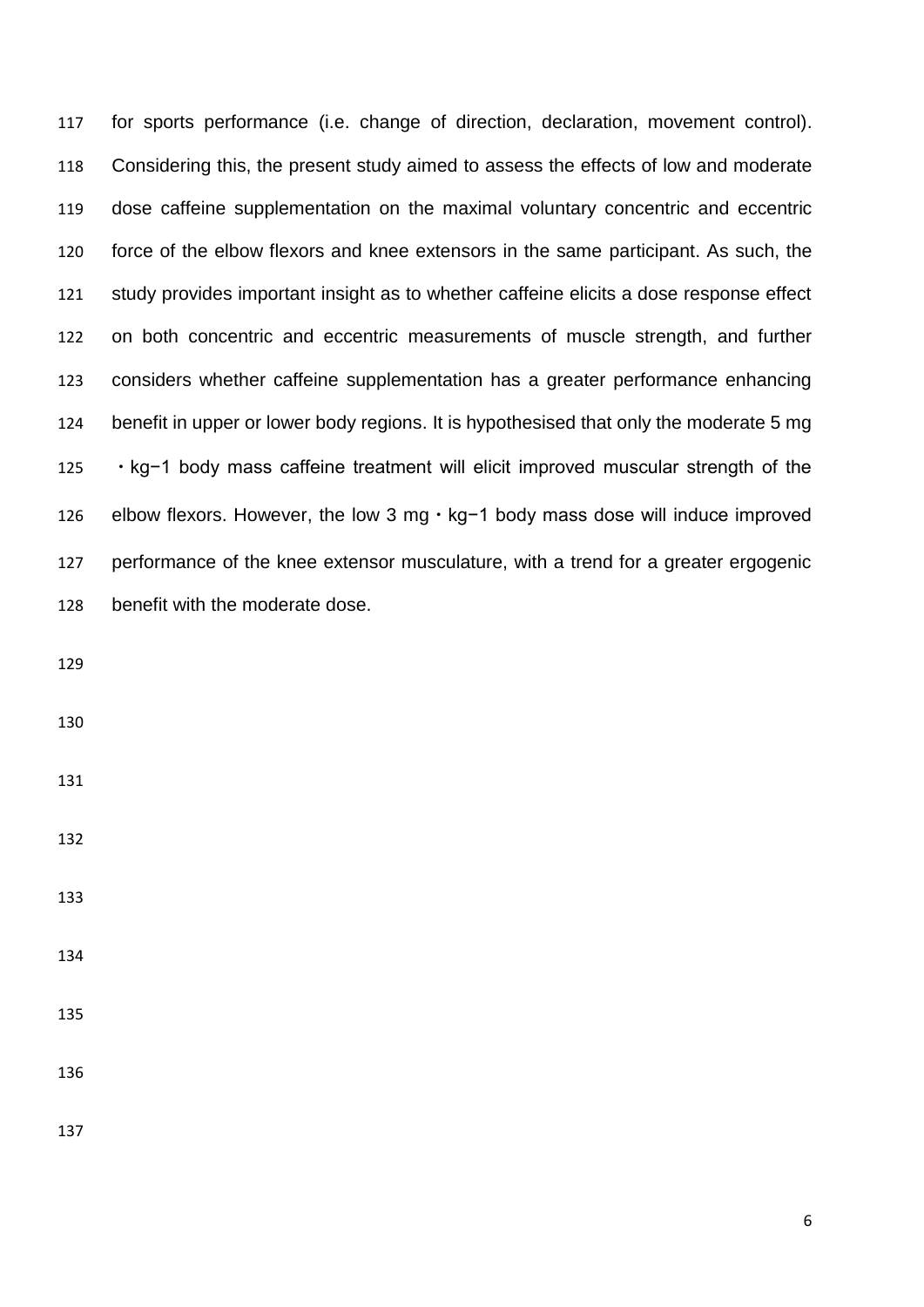#### **MATERIALS & METHOD**

 Following ethical approval from the host institute and completion of informed consent, ten apparently healthy, recreationally active (participating in physical activity 2-3 times per week for longer than 6 months), but non-specifically strength trained males (Mean  $\pm$  SE: Age: 21  $\pm$  0.3 yrs; height: 176  $\pm$  2.1; body mass: 73.9  $\pm$  3.4) agreed to participate 143 in the study. Participants were low habitual caffeine users (Mean  $\pm$  SE; 122  $\pm$  40.9 mg/day) as identified by the completion of a caffeine consumption questionnaire (Maughan 1999).

 Participants were asked to attend the human performance laboratory at Coventry University on four occasions. As per the procedures of previous research investigating the performance enhancing effect of caffeine, participants were asked to abstain from caffeine consumption and physical activity 48 hours prior to each session (Astorino, Rohmann et al. 2008; Tallis, Muhammad et al. 2016). Each visit to the laboratory was separated by at least 48 hours, and participants were asked to attend at the same time of day to avoid circadian variation.

## *Familiarisation*

 The intention of the first visit was to familiarise participants to the experimental procedures to be used in the study. Initially, shoes and heavy clothing were removed and measures of height (cm) and body mass (kg) were taken using a stadiometer (SECA Instruments Ltd., Germany) and electronic weighing scales (SECA Instruments Ltd., Germany). Participants then completed a standardised upper body warm-up consisting of 5 minutes of arm crank ergometry (Monark 857E Ergomedic, Monark, Varberg, Sweden) using an unloaded cradle and a fixed cadence of 70rpm,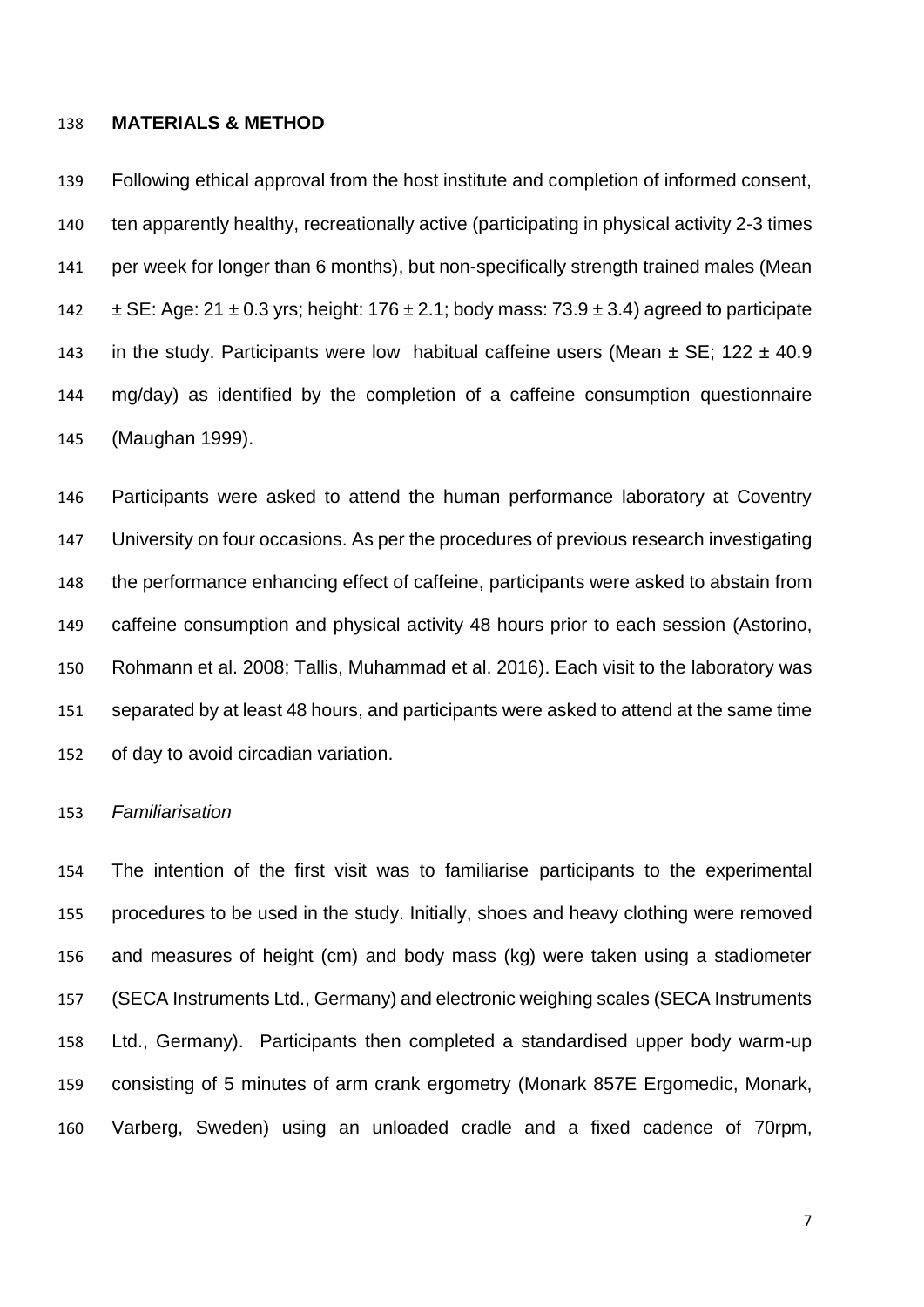immediately followed by 5 minutes of static and dynamic stretches, focusing on the elbow flexors (biceps brachii and brachialis).

 Average and maximal voluntary isokinetic force (N) of the elbow flexors for the dominant side was then measured using an isokinetic dynamometer (Kin-Com 125 AP, Chattanooga Tennessee USA), which was set up in accordance with the manufacturer's instructions. Each participant was strapped to the dynamometer chair in a seated position with the ipsilateral leg anchored behind the shin attachment. The rotational axis of the dynamometer head was aligned with the lateral epicondyle of the humorous on the dominant side, with an elbow rest positioned relative to this. A hand grip bar at the opposing end of the leaver arm was adjusted relative to the length of the hand and forearm to allow the participant a comfortable grip. During concentric measures, participants were instructed to pull upwards on the bar as hard a possible through a fixed range of 80° - 120° (relative to anatomical zero for the elbow). During eccentric measures, participants were asked to resist the movement of the leaver arm moving from 120° - 80°. Measures of average and maximal concentric and eccentric force were measured at fixed speeds of 60 deg/s and 180 deg/s. Participants used the inbuilt warm-up feature of the dynamometer to become familiarised with the movements and test speeds. During the assessment of maximal voluntary force, participants performed a series of tests at each speed until maximal force was determined (usually within 3 attempts). Attempts were separated by a 60 second rest period. On completion, participants performed 30 consecutive repetitions at 180 deg/s, and maximal concentric and eccentric force was recorded for each repetition. All force values collected were corrected for gravity effects by estimation of limb weight (elbow fixed at 90°) prior to the assessment of maximal voluntary force.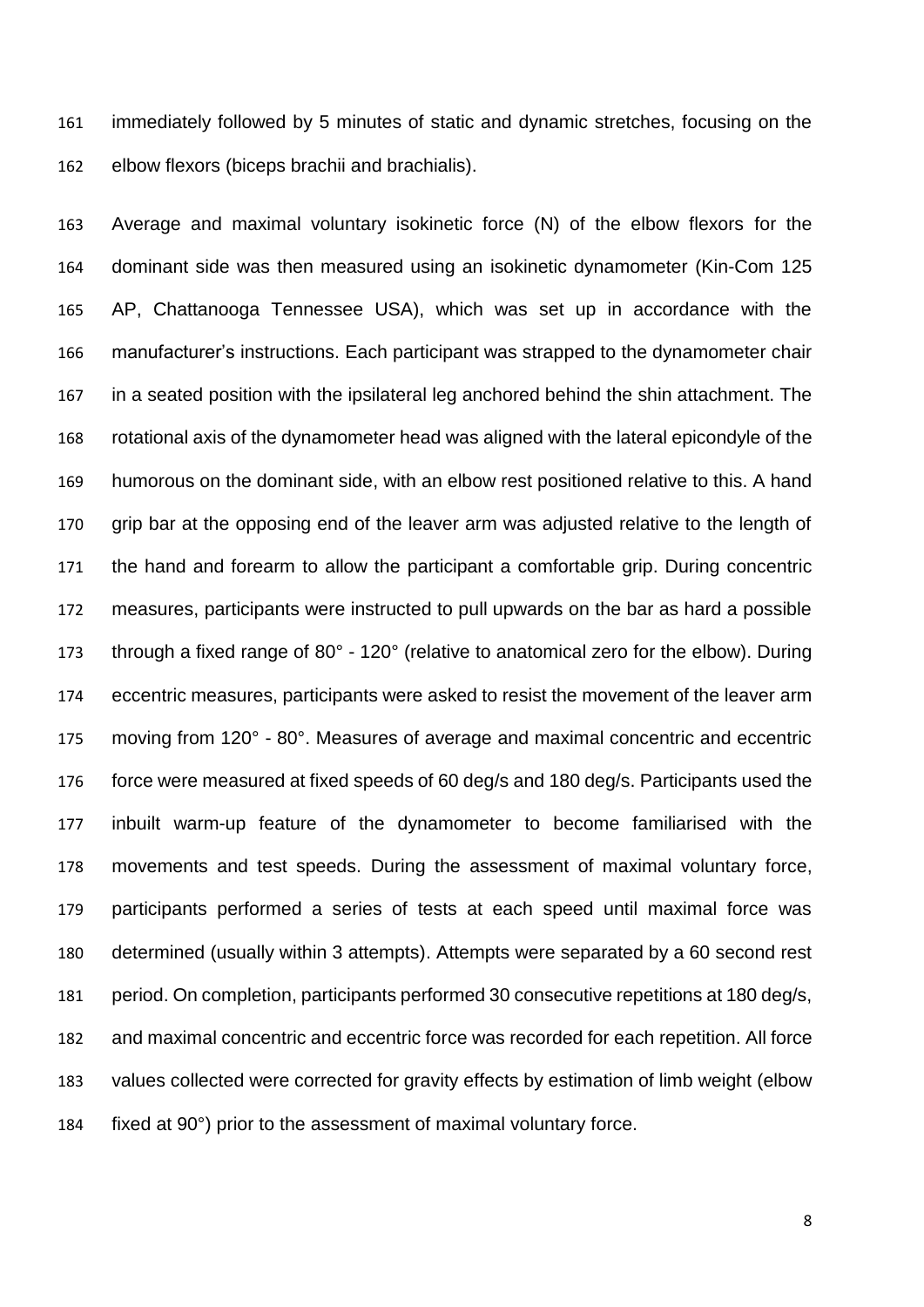Participants then completed a standardised warm up of the lower body, consisting of 5 minutes of cycling (Monark 824E Ergomedic, Monark, Varberg, Sweden) using an unloaded cradle and a fixed cadence of 70rpm, immediately followed by 5 minutes of static and dynamic stretches, focusing on the knee extensors (vastus intermedius, vastus medialis, vastus lateralis and rectus remoris).

 The isokinetic dynamometer was then set up for the assessment of the average and maximal voluntary isokinetic force (N) of knee extensors in accordance with published protocols (Tallis, Duncan et al. 2013; Tallis, Muhammad et al. 2016). Each participant was strapped to the dynamometer chair in a seated position, and the leaver arm axis of rotation was aligned with the lateral femoral epicondyle of the dominant limb. The distal end of the leaver arm was fitted with a shin pad which was aligned with the lateral malleolus. A strap was placed across the midpoint of the upper limb of the test leg. Throughout the duration of the test participants were instructed to keep their arms fixed across the chest. The range of motion was fixed 10°-80° (relative to anatomical zero for the knee). The testing protocol was then carried out in the way as that described for the assessment of maximal voluntary force of the elbow flexors. All force values collected were corrected for gravity effects by estimation of limb weight carried out according to the manufacturer's instructions (knee fixed at anatomical zero). This was measured prior to the assessment of maximal voluntary force.

 The dynamometer positions for upper and lower body assessments were stored and recalled during subsequent visits.

*Experimental Procedures*

 Participants were asked to consume a similar diet for the 24h prior to each experimental trial. Compliance was verbally acknowledged on arrival to the laboratory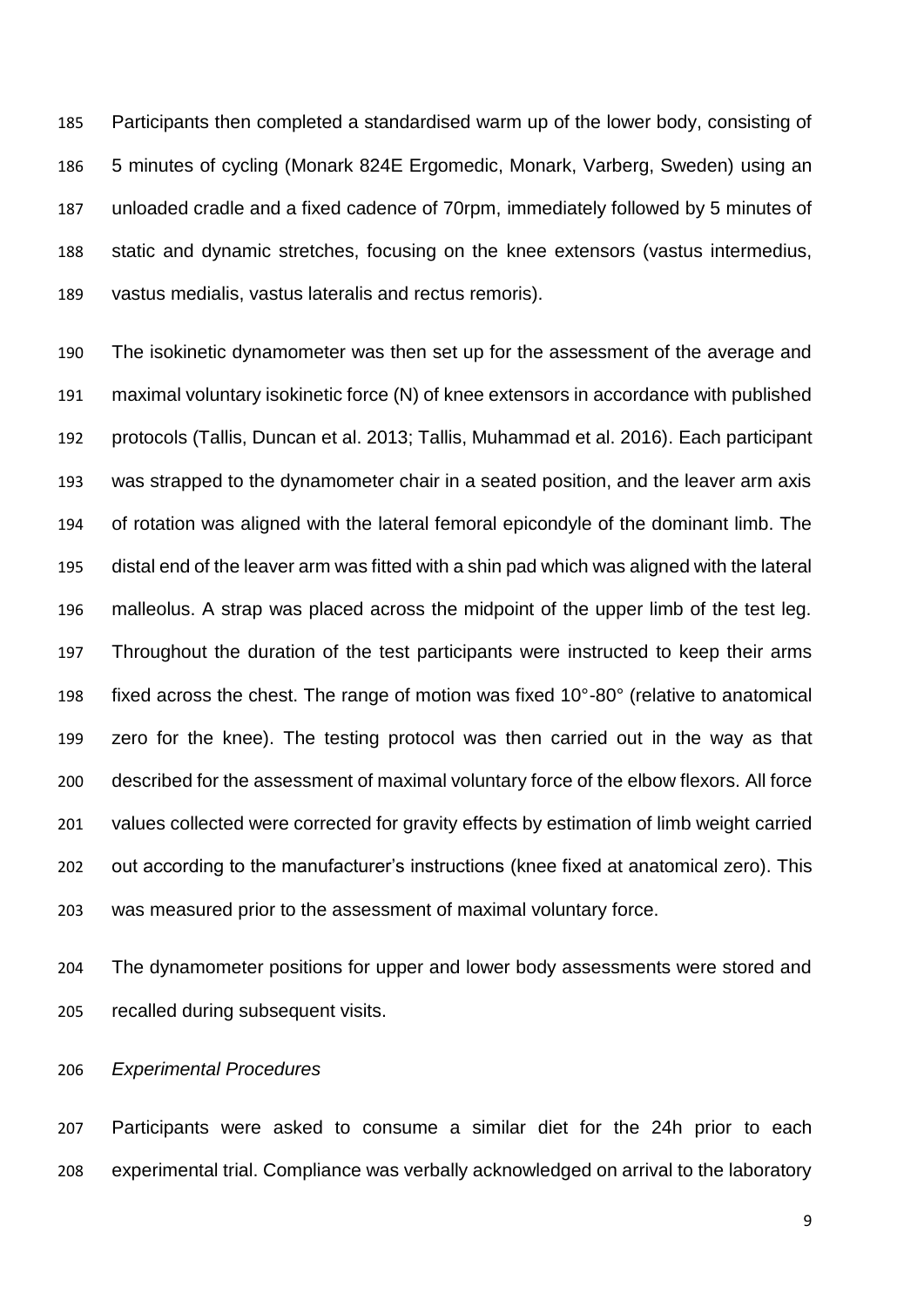at each visit. Upon arrival to the laboratory, participants were fitted with telemetric HR monitor (Polar FS1, Kempele, Finland), and then began 5 minutes of seated rest. Upon completion HR was measured. Participants then consumed one of the three experimental solutions; placebo, 3 mg・kg−1 body mass caffeine, 6 mg・kg−1 body mass caffeine.

 Experimental solutions were administered in a double-blinded, counterbalanced and randomised fashion. Caffeine drinks contained either 3 or 6 mg・kg−1 body mass of caffeine (Myprotein, UK) diluted in 4 ml・kg−1 body mass water and 1 ml・kg−1 body mass double concentrate sugar free orange cordial (Sainsbury's, UK), and were artificially sweetened with 3 mg・kg−1 body mass sucralose (Myprotein, UK). Placebo solutions were prepared in the same way with the absence of caffeine. 3 mg・kg−1 body mass caffeine has commonly been cited as the lowest concentration needed to elicit a performance enhancing effect (Graham 2001; Astorino and Roberson 2010a), whilst 6 mg・kg−1 body mass is used regularly to represent a moderate caffeine dose (Plaskett and Cafarelli 2001; Green, Wickwire et al. 2007; Astorino, Terzi et al. 2010b; Timmins and Saunders 2014; Tallis, Muhammad et al. 2016). Each solution was served in an identical opaque sports bottle and on no occasion did participants disclose to the research team they knew the content of the solution. Participants were asked to fully consume the contents within 5 minutes and then rested for 45 minutes, which was immediately followed by a measure of resting HR. Participants then completed the warm up procedure as previously described. The strength assessments began 60 minutes post-ingestion in line with previous evidence that demonstrates maximal blood plasma concentration of caffeine occurs one hour post-consumption (Graham 2001). The strength assessments were carried out using the isokinetic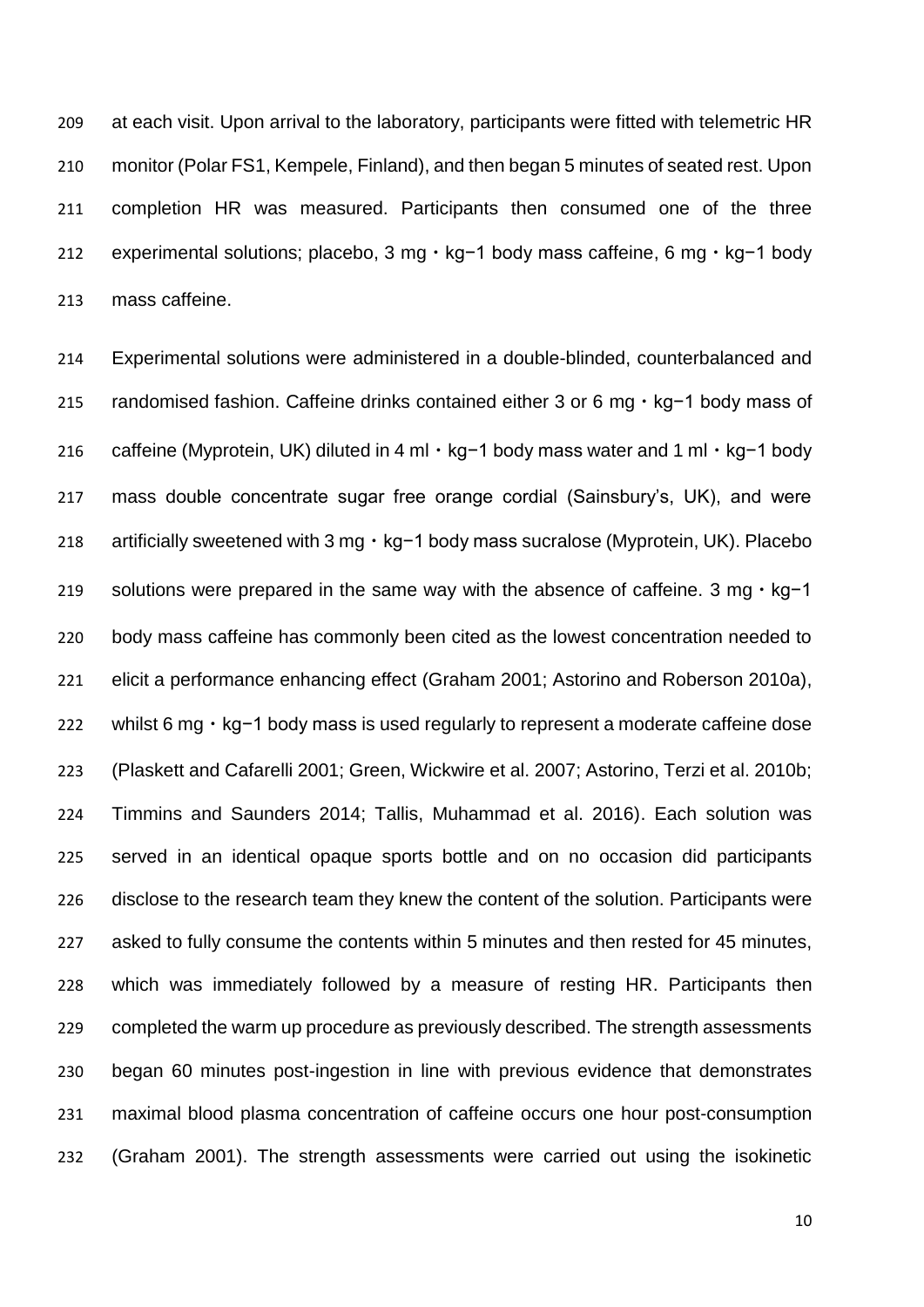dynamometer in the same manner as previously described. Prior to and immediately following the 30 repeated contractions, HR and Perception of pain using Cook's Pain scale (Cook et al. 1998) were measured.

#### *Statistical Method*

 Normality and homogeneity of variance were tested using Shapiro–Wilk and Mauchly tests respectively. Where data was non-normally distributed, log10 transformation was performed and normality re-assessed. Eight 3 (treatment) x 2 (speed) factor repeated measures ANOVA's were performed on both biceps and quadriceps maximal and average eccentric and concentric force data. This was repeated in order to assess a potential order effect of treatment administration. In order to determine the effect of caffeine treatment on muscle performance during the repeated contractions protocol, four 3 (treatment) x 30 (rep) factor repeated measures ANOVA's were performed for both the biceps and quadriceps concentric and eccentric data. Violations of sphericity were corrected using Greenhouse–Geisser where applicable.

 HR was analysed using a 3 (treatment) x 6 (time) repeated measures ANOVA. Similarly, perception of pain was analysed using a 3 (treatment) x 2 (time) repeated measure ANOVA, using non-normally distributed data in order to avoid type one error when performing multiple non-parametric tests.

 Where appropriate, pairwise comparisons with LSD corrections were performed to 252 identify differences between each treatment. Partial eta squared  $(n^2)$  was used as a 253 measure of effect size and was reported for significant ANOVA main effects. Partial  $\eta^2$  is commonly used in analysis of variance and provides a measure of the variance in the dependant variable attributable to the factor in question (Tabachnick et al. 2006).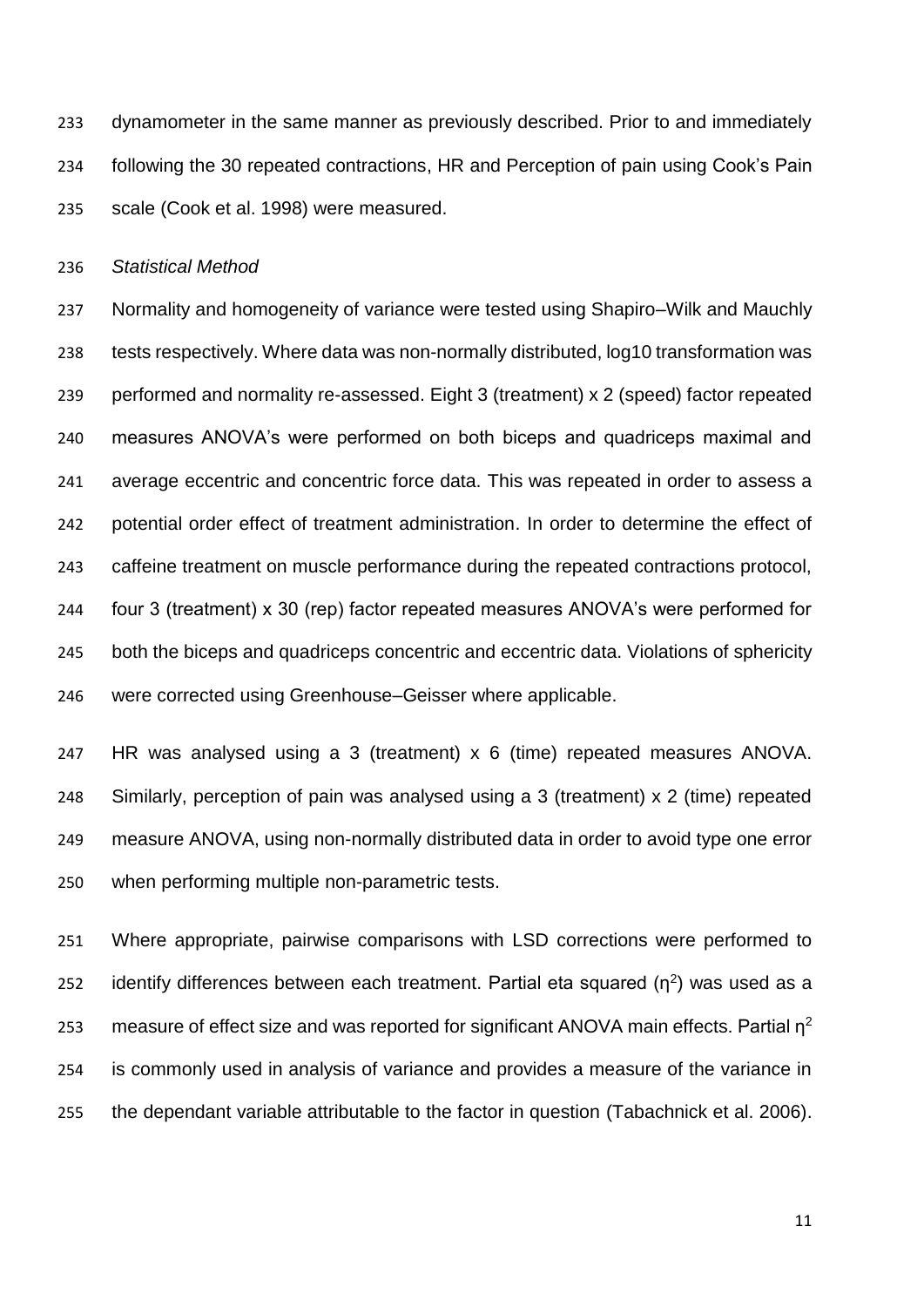| 256 | In other instances, effect size $(d)$ was calculated using the differences in means |
|-----|-------------------------------------------------------------------------------------|
| 257 | divided by the pooled SD of the compared trials (Nakagawa et al. 2007)              |
| 258 | Data are presented as mean $\pm$ SE. Statistical analysis was performed using SPSS  |
| 259 | 22.0 (Chicago, IL, USA). Statistical significance was set at a level of P<0.05.     |
| 260 |                                                                                     |
| 261 |                                                                                     |
| 262 |                                                                                     |
| 263 |                                                                                     |
| 264 |                                                                                     |
| 265 |                                                                                     |
| 266 |                                                                                     |
| 267 |                                                                                     |
| 268 |                                                                                     |
| 269 |                                                                                     |
| 270 |                                                                                     |
| 271 |                                                                                     |
| 272 |                                                                                     |
| 273 |                                                                                     |
| 274 |                                                                                     |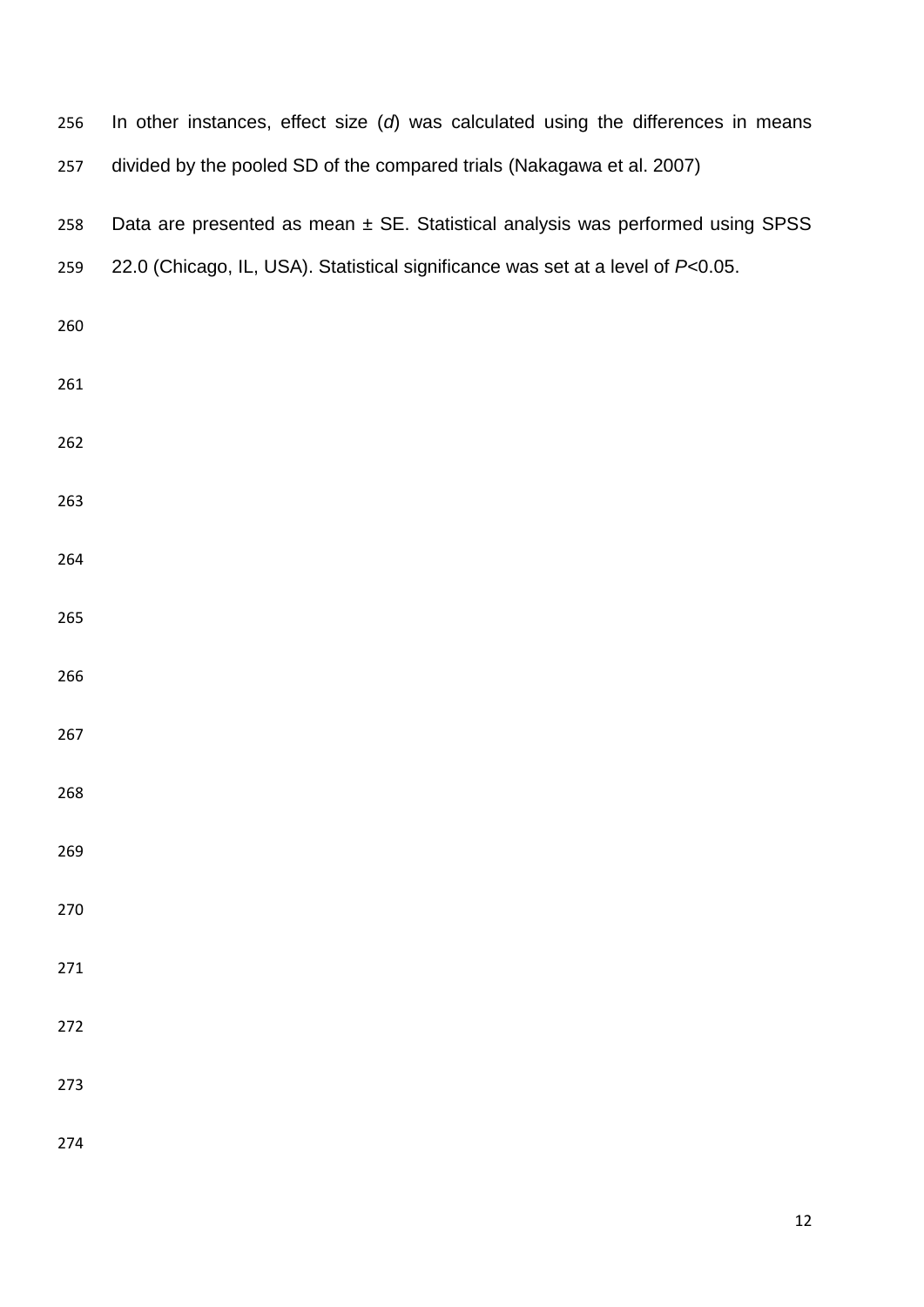#### 275 **RESULTS**

276 The statistical results indicate that there was no order effect of treatment 277 administration ( $F_{(2, 18)} < 2.79$ ; P $> 0.07$ ). This therefore dictates that any treatment effect 278 on the measured variables herein were due to an effect of caffeine.

279 *Upper Body*

280 Maximal concentric and eccentric force of the elbow flexors was not significantly 281 affected by treatment (Fig 1A & B.  $F_{(2, 18)} = 0.53$ ; P $> 0.72$ ). The maximal concentric 282 force of the elbow flexors was significantly reduced at 180 deg/s compared to 60 deg/s 283 (Fig 1A.  $F_{(1, 9)} = 9.63$ ; P=0.013; Pn<sup>2</sup>=0.52), however the maximal eccentric force was 284 unaffected by speed (Fig 1B  $F_{(1, 9)} = 0.14$ ; P=0.72). There was no significant 285 treatment\*speed interaction in each case (Fig 1A & B. F<sub>(2, 18)</sub>=0.759 & F<sub>(1, 11)</sub>=0.607 286 receptively; P>0.48). Similarly, the average concentric and eccentric work of the elbow 287 flexors was unaffected by treatment (Fig 1C & D.  $F_{(2, 18)}< 0.25$ ; P>0.77). The average 288 concentric and eccentric force of the elbow flexors was significantly lower at the 289 greater angular velocity (Fig 1C & D. F $(1, 9)$  > 6.39; P < 0.04; Pn<sup>2</sup> > 0.41). There was no 290 significant treatment\*speed interaction in each case (Fig 1C & D.  $F_{(2, 18)}$  < 1.9; P>0.17).

291 *Lower Body*

292 Two factor repeated measures ANOVA revealed a significant treatment\*speed 293 interaction for maximal concentric force of the knee extensors ( $F_{(2, 18)} = 4.64$ ; P=0.024), 294 and subsequently the effect of treatment was analysed independently at each speed 295 using single factor ANOVA. There was no effect of caffeine treatment on maximal 296 concentric force tested at 60 deg/s (Fig 2A.  $F_{(2, 18)} = 0.334$ ; P=0.721). The main effect 297 for treatment was significant for tests at 180 deg/s (Fig 2A.  $F_{(2, 18)} = 4.16$ ; P=0.033;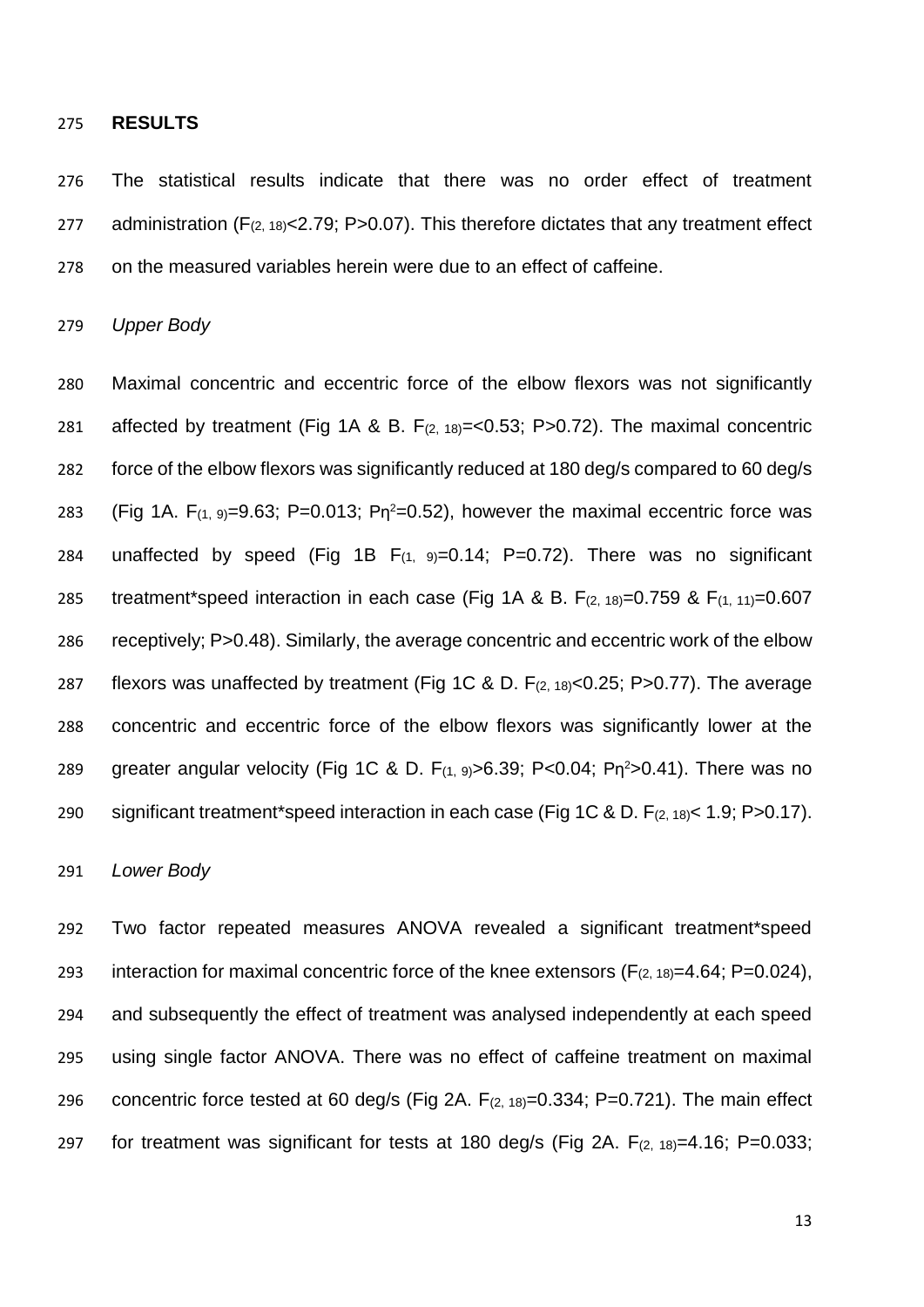$\text{Pr}^2$ =0.316). LSD Pairwise comparisons demonstrated that force was significantly greater following consumption of the moderate dose caffeine (P=0.033; *d*=0.68) and had a statistical tendency to be greater following consumption of the low dose of caffeine (P=0.083; *d*=0.83), when compared to the placebo control. There was however no difference in response between the low and moderate caffeine dose (P=0.643).

 Average concentric and maximal and average eccentric force of the knee extensors 305 was not affected by treatment (Fig 2B, C & D.  $F_{(2, 18)} < 2.60$ ; P $> 0.104$ ). Average concentric and eccentric force was significantly lower at the higher test speeds (Fig 307  $2C & D. F_{(1, 9)} > 26.04$ ; P<0.001; Pn<sup>2</sup>>0.74), but maximal eccentric force was unaffected 308 by speed (Fig 2B.  $F_{(1, 9)} = 0.595$ ; P=0.460). No significant treatment\*speed interactions 309 were found for these variables  $(F_{(2, 18)}<2.31; P>0.128$  in each case).

### *Maximal Repeated Contractions*

 The main effect for treatment was approaching significance for the maximal concentric 312 force of the knee extensors during the repeated contractions protocol (Fig 3C. F  $F_{(2)}$   $18$  = 3.04; P=0.073; Pn<sup>2</sup>=0.253), with pairwise comparisons demonstrating that this difference was apparent in the moderate caffeine dose (P=0.059; *d*=0.47), but not the low caffeine dose (P=0.241) when compared to the placebo trial.

 The repeated maximal performance of the knee extensors activated eccentrically and the elbow flexors activated both concentrically and eccentrically were not significantly different between the treatments (Fig 3A, B & D. F(2, 18)<2.46; P>0.123). For all four of the dependant variables, force over the time course of the test was significantly 320 affected by time (Fig 3.  $F_{(29, 261)} > 1.9$ ; P<0.005; Pn<sup>2</sup>>0.17), and there was no significant treatment\*rep interaction (Fig 3.F(58, 522)<1.296; P>0.081).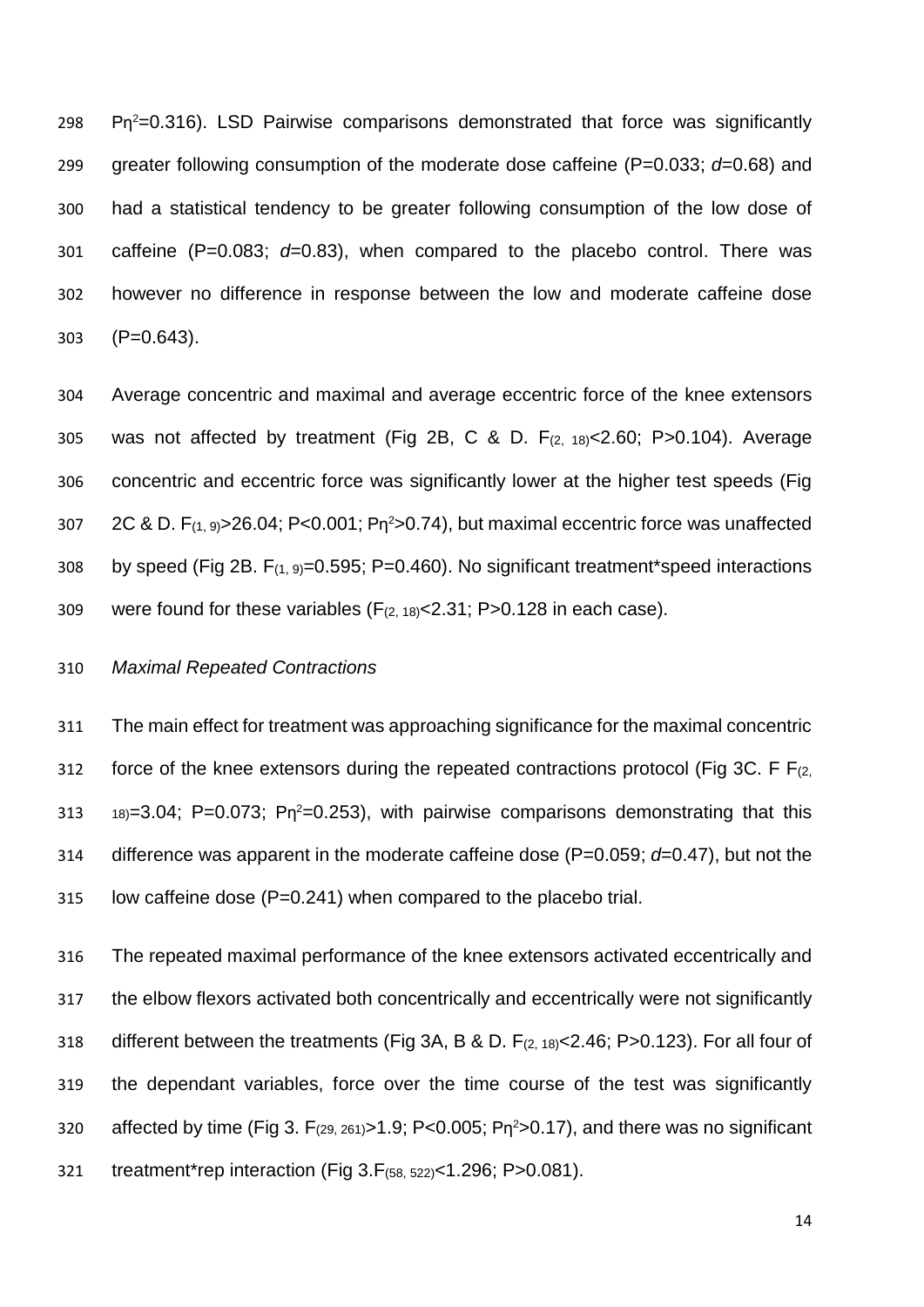## *HR & Perception of Pain*

 Perception of pain for the arms and the legs was not significantly affected by treatment 324 (Fig 4A.  $F_{(2, 18)}$  < 1.00 P > 0.386), although in both cases the perception of pain was significantly higher immediately following completion of the respective repeated 326 contractions protocol (Fig 4A.  $F_{(1, 9)} > 11.00$ ; P<0.01 Pn<sup>2</sup>>0.54). There was no significant treatment\*time interaction (Fig 4A. F(2, 18)<0.195; P>0.825). 328 HR was not significantly affected by treatment (Fig 4B. ANOVA  $F_{(2, 18)} = 0.39$ ; P=0.704), 329 but was significantly affected by time (Fig 4B.  $F_{(3, 22)} = 82.70$ ; P<0.001; Pn<sup>2</sup>=902). There was no significant treatment\*time interaction (Fig 4B. F(12, 108)=0.97; P=0.480).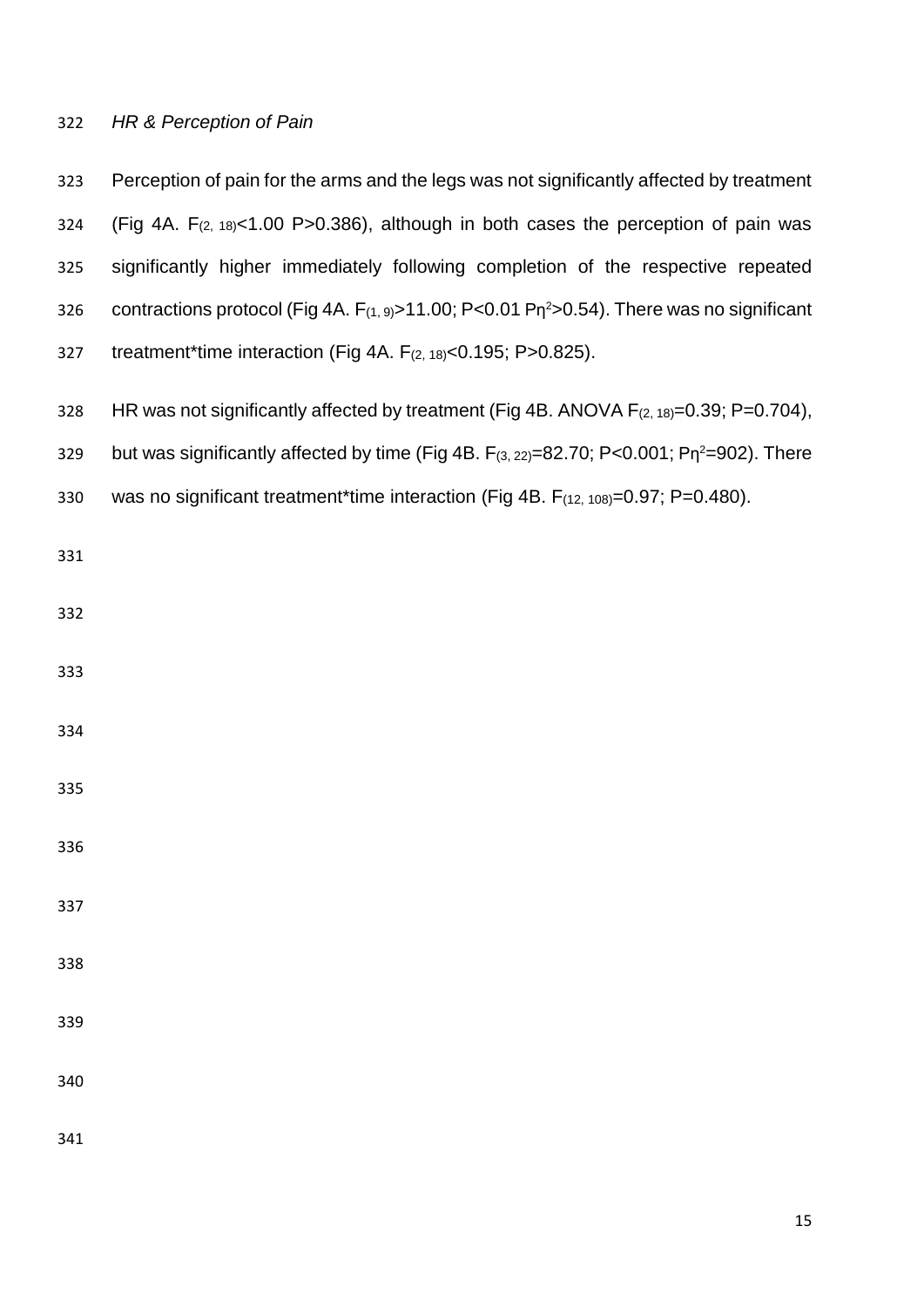#### **DISCUSSION**

 Results from the present study indicate that caffeine may be an effective nutritional supplement to induce some improvements in the maximal voluntary strength of non- specifically trained individuals. It appears however that these benefits may be limited to the concentric activity of lower limb muscle working at a higher contraction velocity, as there were no measured effects of caffeine (irrespective of concentration) on the contractile measures of the elbow flexors or eccentric measures of the knee extensors. 349 Although some aspects of contractility appeared to be improved using the low 3 mg  $\cdot$  kg−1 body mass caffeine dose, the 6 mg・kg−1 body mass caffeine treatment appeared to be more effective in eliciting a performance enhancing response. Despite this, the results fail to demonstrate a clear dose response relationship, rather the effective caffeine concentration to evoke improved muscle performance may be related to muscle mass and contraction type.

 The demonstrated increase in peak concentric strength of the knee extensors and performance during the repeated repetitions protocol, adds further weight to the growing body of evidence that demonstrates that caffeine may be effective in improving strength performance (Jacobson et al. 1992; Hoffman et al. 2008; Woolf et al. 2008; Astorino, Terzi et al. 2010b; Del Coso, Salinero et al. 2012; Tallis, Muhammad et al. 2016). The lack of response in all other measures however help to further rationalise the equivalent evidence in this area of research (Bond, Gresham et al. 1986; Jacobson and Edwards 1991; Jacobs, Pasternak et al. 2003; Astorino, Rohmann et al. 2008; Williams, Cribb et al. 2008; Tallis, Duncan et al. 2013). The present findings infer that the caffeine response may be effected by treatment concentration, muscle group tested, and elicit diverse effects during different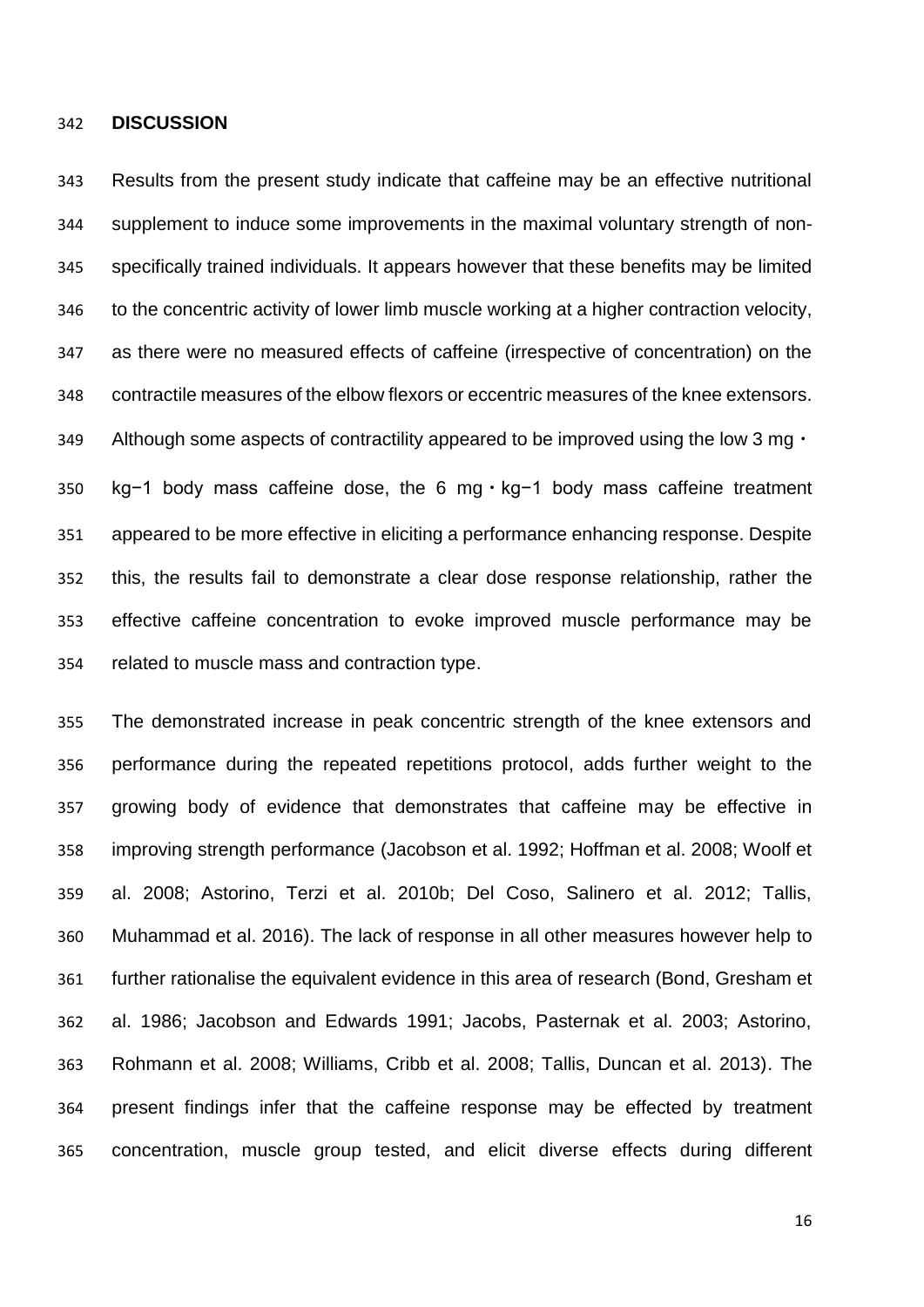contractile activity within the same individual. As such these findings demonstrate a further complexity with respect to identifying the optimum conditions for a caffeine induced increase in muscle strength.

*Upper Body vs. Lower Body*

 This data fills a gap in the literature whereby there is a distinct lack of studies that directly examine the effect of caffeine on upper body and lower body maximal voluntary force. Timmins and Saunders (2014) demonstrated that a 6 mg・kg−1 body mass was effective at increasing the peak concentric torque of the knee, elbow and wrist flexors, and the ankle plantar flexors in resistance trained participants. However, the performance enhancing benefit was greatest in the knee extensors, and was reduced in the smaller elbow and wrist flexor muscle groups. The lack of response seen in the elbow flexors of the present study is in agreement with work conducted by Black, Waddell et al. (2015) and would appear to contradict this previous work. This may therefore indicate that the performance enhancing benefit of caffeine is not concurrent across all muscles. This discrepancy is likely to relate to differences between the trained and the untrained participants used in the present study compared to previous work. It is considered that the ergogenic benefit is greater in specifically trained participants, rationalised by a greater motivation to repeatedly produce maximal efforts (Astorino and Roberson 2010a). This could further relate to the ability 385 of caffeine to act directly at the muscle (Tallis et al. 2015) via increased  $Ca<sup>2+</sup>$  release from the sarcoplasmic reticulum, the efficiency of which is likely to be improved in trained individuals (Munkvik et al. 2010).

 In general, the current findings further support the conclusion of Warren, Park et al. (2010), who demonstrated using indirect comparisons, that caffeine would elicit a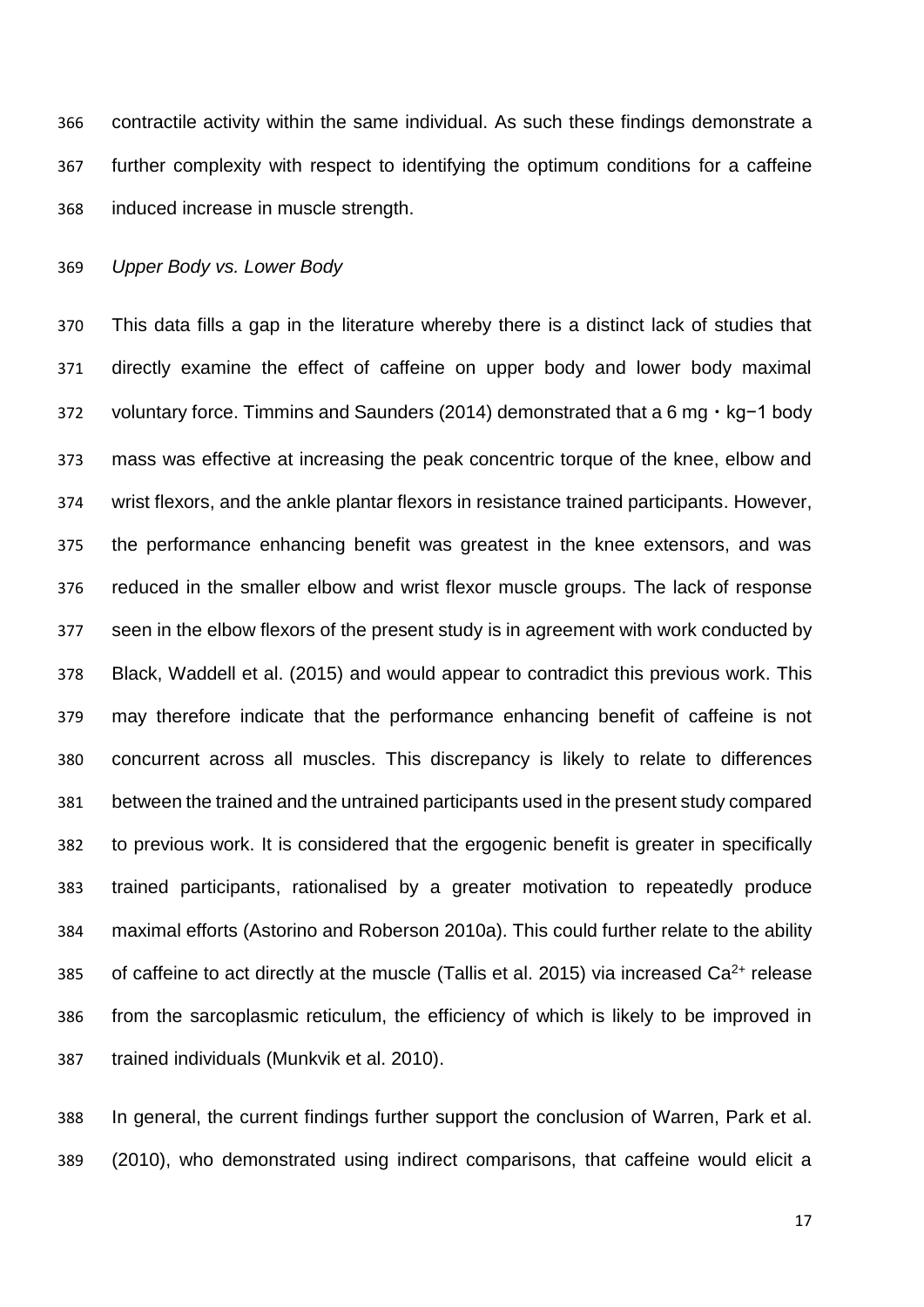greater improvement in muscular strength of lower body or larger muscle groups compared to upper body or small muscle groups. The present findings also further previous work examining the effect of caffeine on upper and lower body maximal voluntary force (Timmins and Saunders 2014), by uniquely demonstrating that the discrepancies between the improvement in maximal force of lower body musculature and the lack of response seen in upper body musculature is concurrent across acute, one-off maximal contractile function and a protocol of sustained contractions.

### *Dose Response Effect*

 Given the ambiguity and the distinct lack of evidence, the present study sought to further examine the dose response effect of caffeine on muscular strength. The data indicates that where caffeine acted to elicit a performance enhancing response, there was no clear dose response effect. The lower dose of caffeine (3 mg・kg−1 body mass) elected an increase in the peak concentric force of the knee extensors at 180 deg/s that was approaching significance and equal in magnitude to the increase seen using the moderate caffeine dose (6 mg・kg−1 body mass), which did reach statistical significance when compared to the placebo condition. Given that there was no significant difference in the response between the low and moderate caffeine doses, these results indicate that lower doses of caffeine, which are closer in concentration to that of commercially available products, may be effective in increasing some aspects of muscular strength in an equal proportion to that achieved using a much higher concentration. The present results infer that greater doses fail to elicit a superior response, rather there is a threshold concentration whereby caffeine either elicits a positive outcome, or fails to have an effect. A similar conclusion has been demonstrated in a study examining the dose response effect of physiological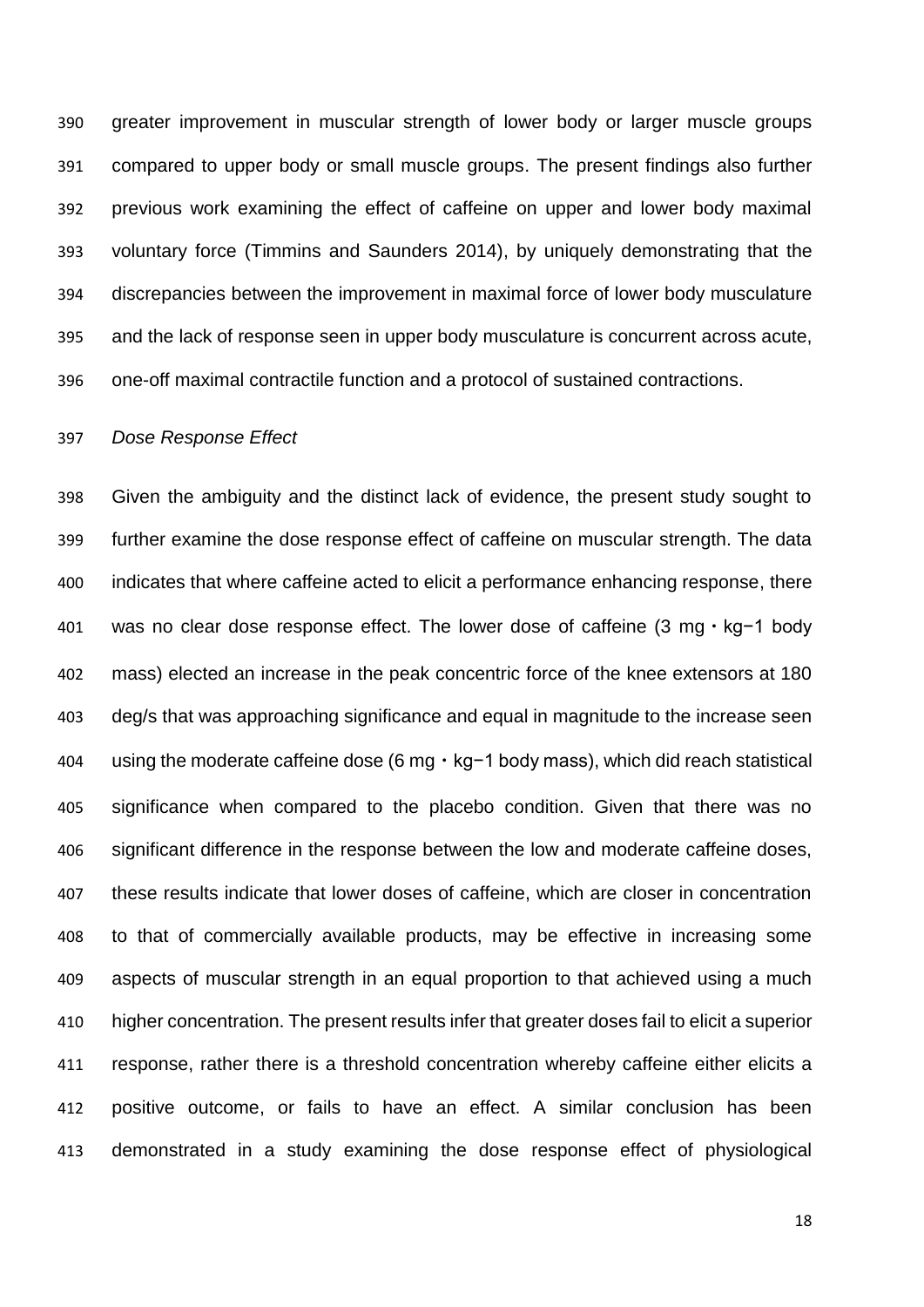concentrations of caffeine on mammalian isolated skeletal muscle contractility (Tallis et al. 2012).

 Astorino, Terzi et al. (2010b) demonstrated a positive effect of 5 mg・kg−1 body mass caffeine on peak knee flexion torque, knee extension/flexion total work, and knee 418 extension/flexion power, but no effect of the same measures when using a 2 mg $\cdot$  kg−1 body mass concentration. Our results in part support these findings demonstrating that the higher 6 mg・kg−1 body mass dose was effective in inducing improvements in peak concentric force of the knee extensors at 180 deg/s and sustained performance during repeated contractions. However, unlike the 2 mg・kg−1 body mass concentration used by Astorino, Terzi et al. (2010b), 3 mg・kg−1 body mass caffeine treatment in the present study was effective at eliciting an improvement in peak muscular strength. This difference may be apparent as lower dose of caffeine used in the current study falls within the 2.5 - 7 mg・kg−1 body mass that has been shown to be the effective range for inducing improved muscular strength (Astorino and Roberson 2010a).

 Interestingly, the present work is the first to show variation in contractile response between different concentrations of caffeine. Whilst both the low and moderate caffeine dose appeared to be effective in increasing peak concentric force of the knee extensors at 180 deg/s, only the moderate dose induced an improvement in the sustained contractile performance at this angular velocity. These results indicate that the effectiveness of different caffeine doses may further depend on the measured contractile parameter, where some contractility types favour lower caffeine concentrations.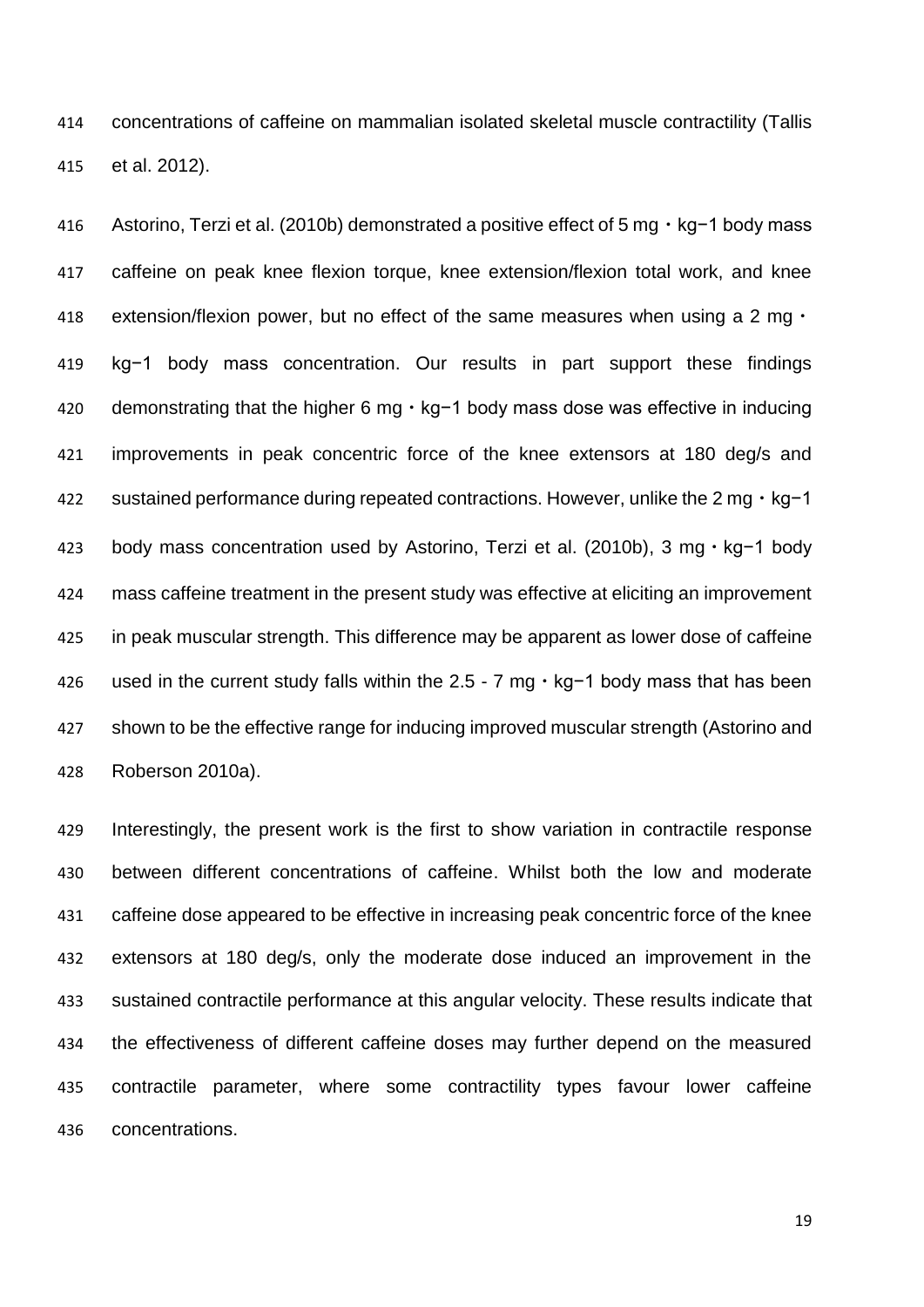The present work is the first to examine the dose response effect of caffeine on maximal voluntary force of upper body musculature. The lack of any demonstrated effect contradicts work conducted by Del Coso, Salinero et al. (2012) who demonstrated that 3 mg・kg−1 body mass caffeine increased maximal power output in the bench press, although no effect was demonstrated using a 1 mg・kg−1 body mass treatment. As such, it is recommended that more work is conducted to evaluate the dose response effects of caffeine on fixed load strength measures, as these may offer different results to measures of maximal voluntary force.

*Effect of Caffeine on Pain Perception*

 The present findings demonstrate that during the protocol of repeated contractions for both the elbow flexors and the knee extensors, there was no effect of either caffeine dose on pain perception. There is evidence to suggest that mechanistically caffeine can induce performance enhancing benefits by manipulating pain perception (Doherty et al. 2005). As there was no change in performance during the repeated contraction protocol of the elbow flexors, it was unsurprising that perception of pain was not affected by the caffeine treatment. The improved performance of the knee extensors during repeated contractions, coincides with the growing body of evidence that demonstrates a caffeine induced increase in performance without notable modulation of pain perception (Tallis, Duncan et al. 2013; Duncan et al. 2014; Tallis, Muhammad et al. 2016). As such, the given improvement in muscle performance demonstrated in 457 the present study is likely to relate to the action of caffeine as a CNS stimulant (Nehlig et al. 1992) and (or) its ability to act directly on skeletal muscle (Tallis, Duncan et al. 2015).

*Limitations & Future Direction*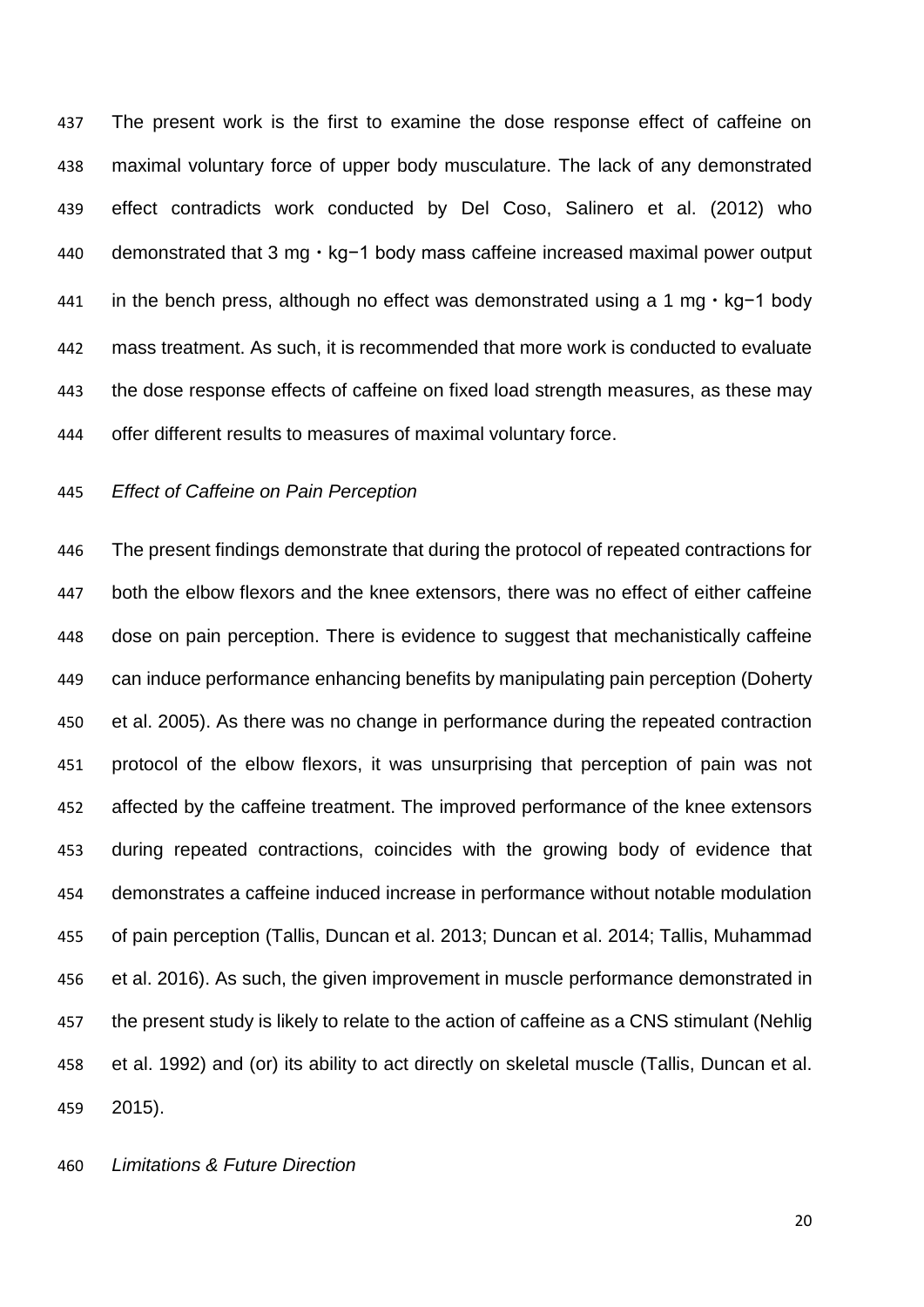A small number of research studies that have examined the effect of caffeine on exercise performance have used doses greater than the moderate 6 mg・kg−1 body mass used in the present study (Perkins et al. 1975; Williams et al. 1987; Graham et al. 1991; Jacobson, Weber et al. 1992; Cohen et al. 1996; Glaister et al. 2012), with doses up to 13 mg・kg−1 body mass being reported (Pasman et al. 1995). As such, there is the possibility that higher doses of caffeine may elicit a greater response with respect to measures of muscular strength. Currently this remains un-researched, as high doses of caffeine have been associated with adverse effects such as anxiety, gastrointestinal discomfort, and impairment of fine motor control (Smith 2002; Burke 2008). Such side effects may cause performance to be decreased. Furthermore, it would have been useful to measure salivary or plasma caffeine concentration following the administration of each dose. Previous work has indicated a genetic influence with respect to speed of caffeine metabolism (Yang et al. 2010), and as such, this may result in an individual dose response effect.

 As a positive caffeine response in the concentric action of the knee extensors was seen at 180 deg/s and not 60 deg/s, future work should consider evaluating the dose response effect of caffeine using faster contraction speeds. Irrespective of the dose response relationship, there is a lack of studies that have examined the effect of caffeine using high speed isokinetic assessments. Furthermore, the present work and previous literature (Jacobson and Edwards 1991; Astorino, Terzi et al. 2010b; Del Coso, Salinero et al. 2012) has focused on evaluating the dose response effects of caffeine in non-specifically trained athletes. Future work should adopt a similar experimental approach to assess dose response effects of caffeine in resistance trained participants, where it is proposed that caffeine elicits a greater benefit.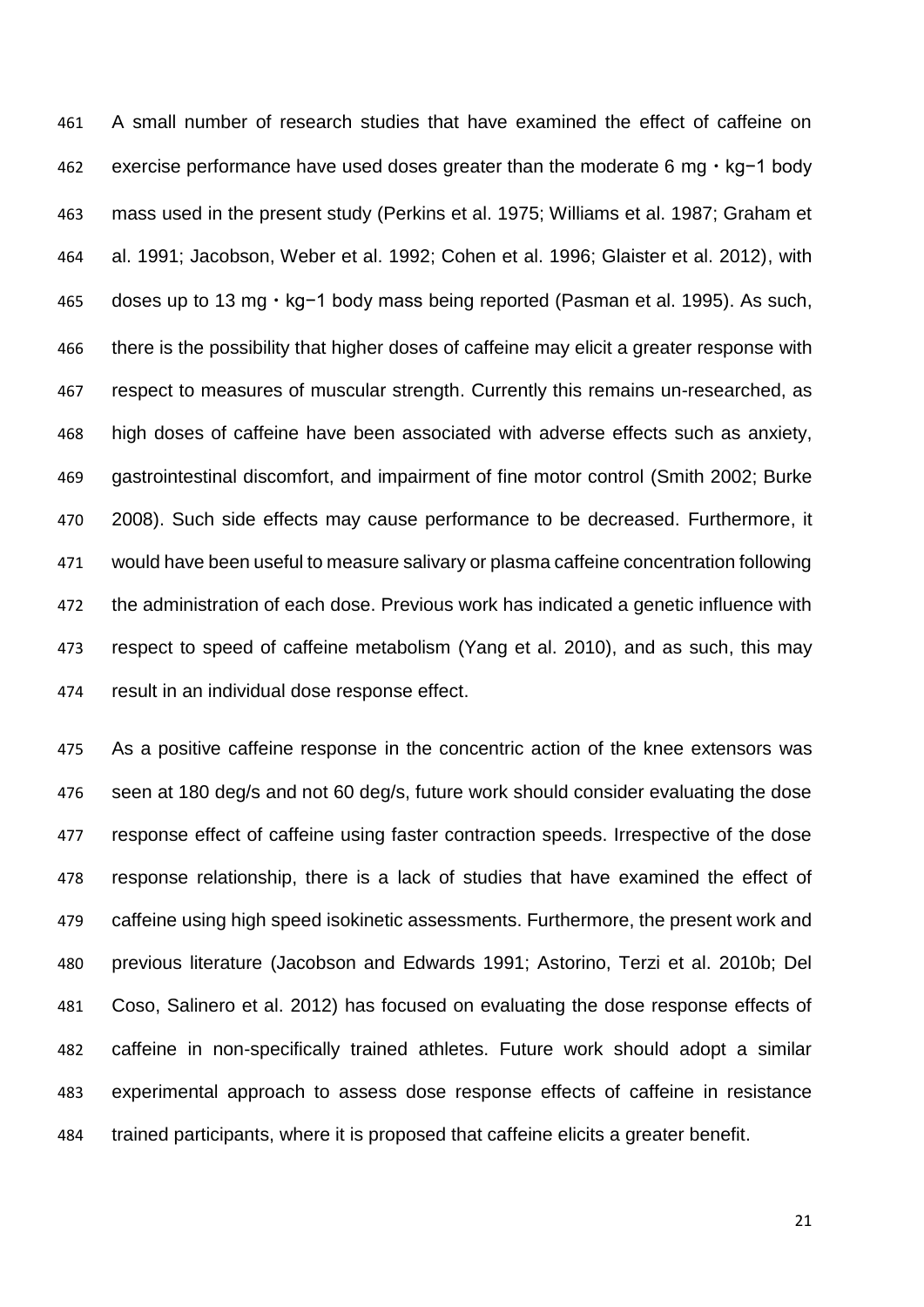The present work examines the dose response effect of caffeine at a group level. Previous literature has indicated that the rate of caffeine digestion and metabolism may differ between individuals, which has mechanistically been accounted for by differences in genotype (Astorino and Roberson 2010a). As such, future work should consider a greater sample size to better understand the dose response effect on an individual level.

#### *Conclusion*

 The results of the present study demonstrate that both low and moderate dose caffeine were effective in increasing peak concentric force of the knee extensors at faster contraction velocities. There was no effect of either caffeine dose on the concentric or eccentric action of the elbow flexors, or the eccentric action of the knee extensors. As such, the findings demonstrate that relatively low doses of caffeine may be effective to induce some improvements in muscular strength in non-specifically trained individuals, but this is limited to larger muscle groups of the lower limb. Where caffeine elicited a performance enhancing effect, there was no clear dose response relationship with both the low and moderate doses eliciting similar benefits. Only the moderate dose of caffeine caused an improvement in performance during repeated concentric contractions of the knee extensors, indicating that the effective caffeine concentration may be further related to contraction type. The findings demonstrate a further level of complexity with respect to identifying the optimum conditions for a caffeine induced increase in muscle strength.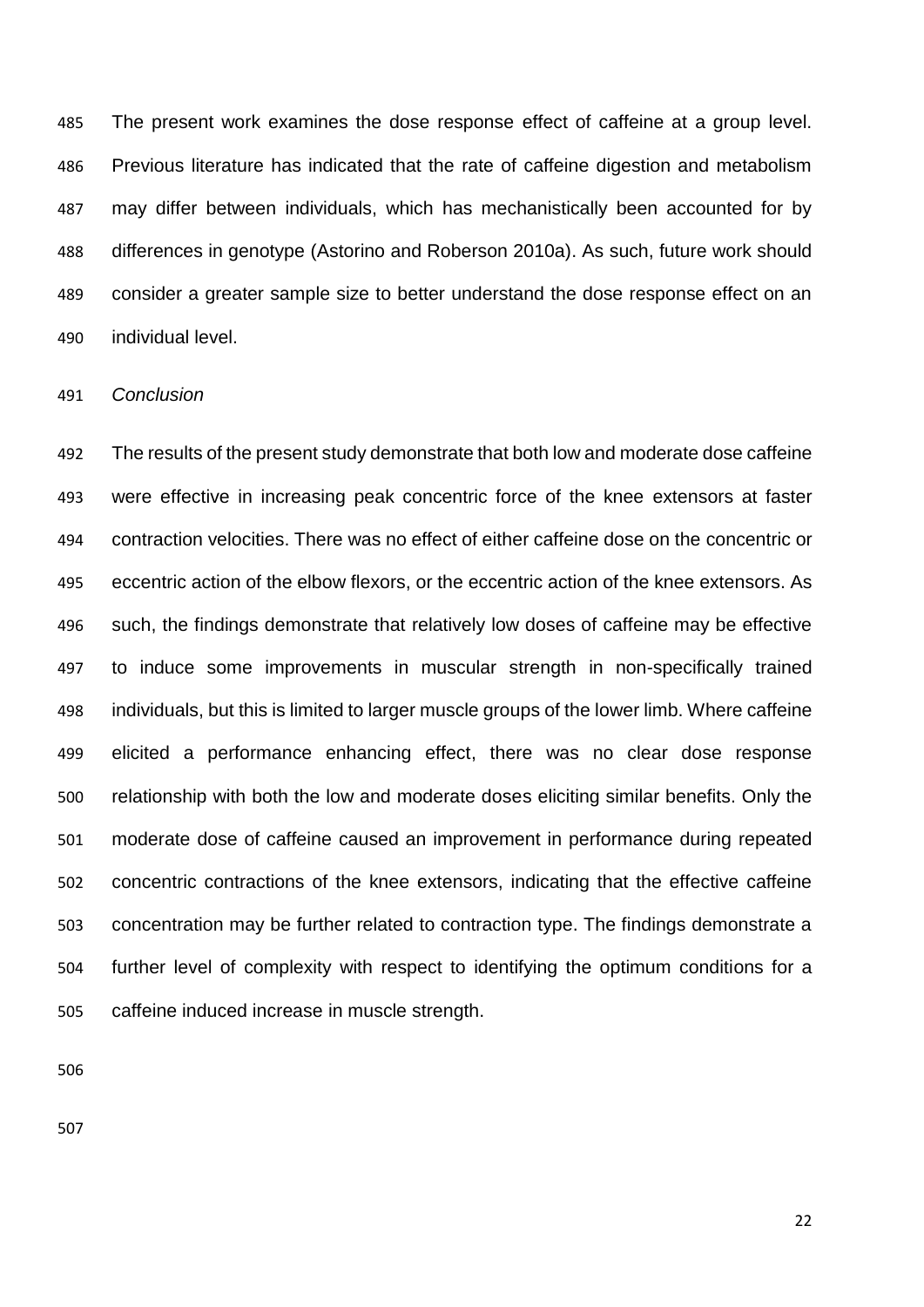# **CONFLICT OF INTEREST**

| 509         | The authors report no conflicts of interest associated with this manuscript. |
|-------------|------------------------------------------------------------------------------|
| $510\,$     |                                                                              |
| ${\bf 511}$ |                                                                              |
| 512         |                                                                              |
| 513         |                                                                              |
| 514         |                                                                              |
| 515         |                                                                              |
| 516         |                                                                              |
| 517         |                                                                              |
| 518         |                                                                              |
| 519         |                                                                              |
| 520         |                                                                              |
| 521         |                                                                              |
| 522         |                                                                              |
| 523         |                                                                              |
| 524         |                                                                              |
| 525         |                                                                              |
| 526         |                                                                              |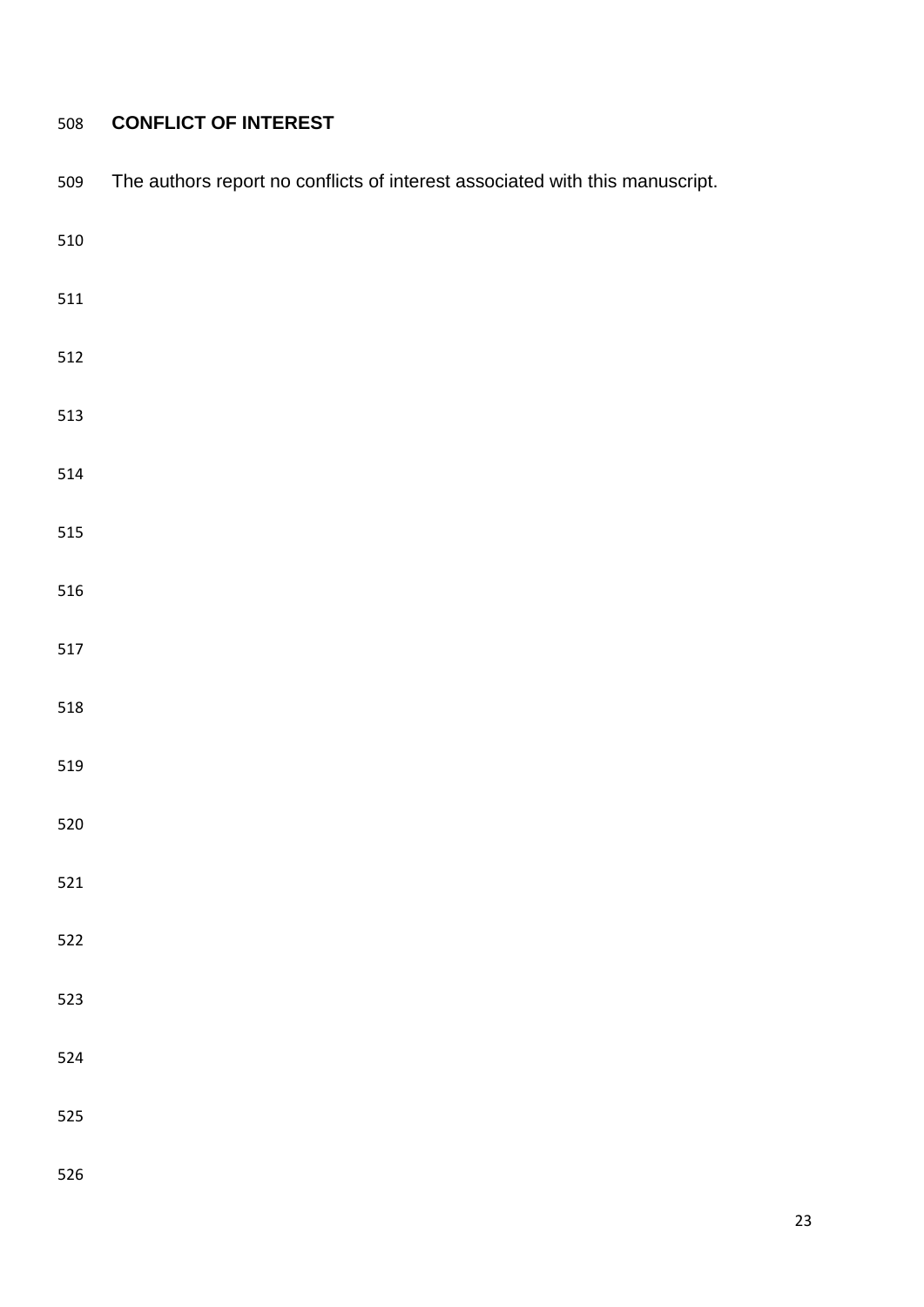# **ACKNOWLEDGEMENTS**

| 528 | The authors would like to thank Roy Petticrew and Susie Wilson for technical support. |
|-----|---------------------------------------------------------------------------------------|
| 529 |                                                                                       |
| 530 |                                                                                       |
| 531 |                                                                                       |
| 532 |                                                                                       |
| 533 |                                                                                       |
| 534 |                                                                                       |
| 535 |                                                                                       |
| 536 |                                                                                       |
| 537 |                                                                                       |
| 538 |                                                                                       |
| 539 |                                                                                       |
| 540 |                                                                                       |
| 541 |                                                                                       |
| 542 |                                                                                       |
| 543 |                                                                                       |
| 544 |                                                                                       |
| 545 |                                                                                       |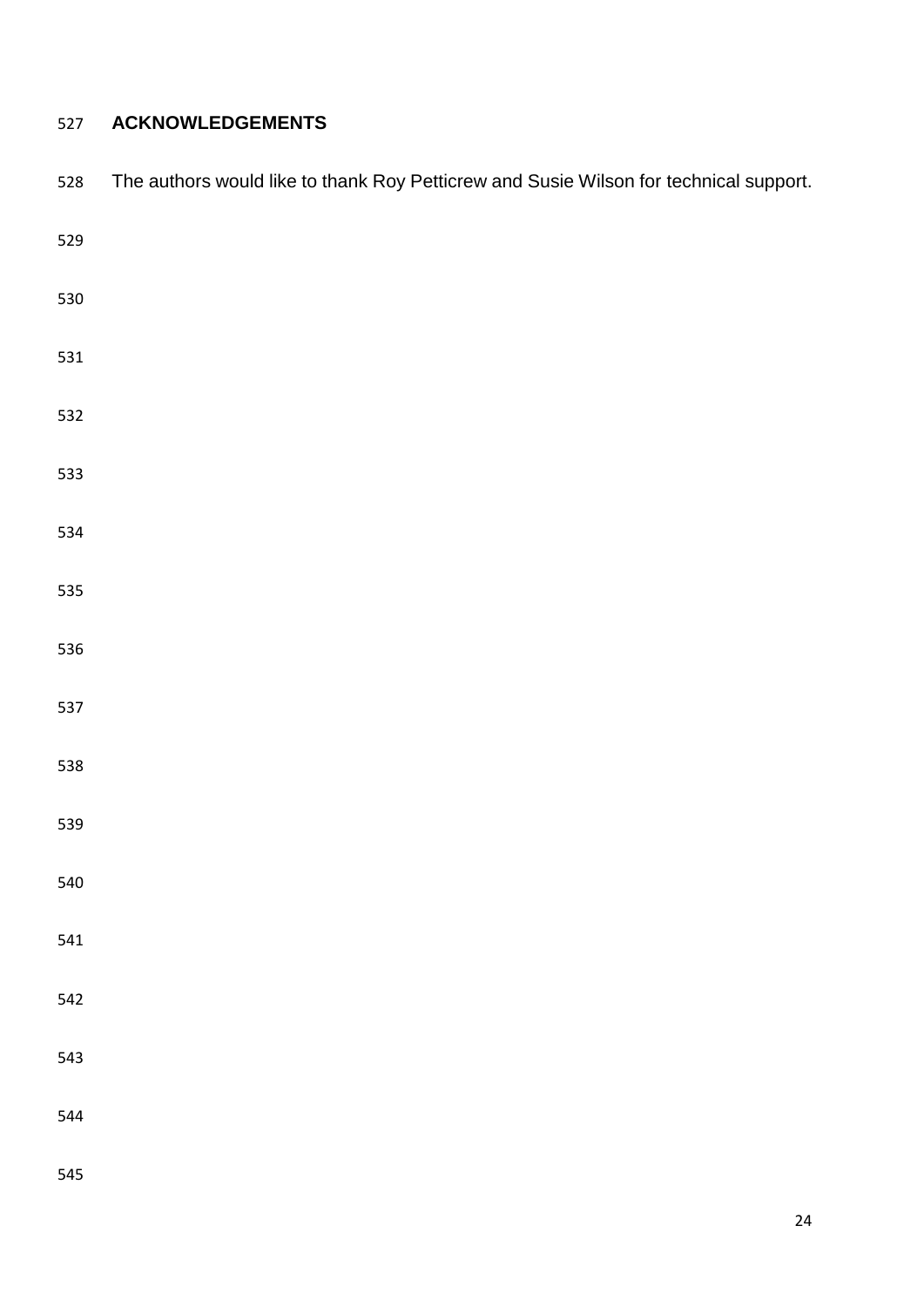# **REFERENCES**

 Astorino, T.A. and Roberson, D.W. 2010a. Efficacy of acute caffeine ingestion for short-term high-intensity exercise performance: a systematic review. **J. Strength** 

**Cond. Res.** 24: 257-65.

- Astorino, T.A., Rohmann, R.L., and Firth, K. 2008. Effect of caffeine ingestion on one-repetition maximum muscular strength. **Eur. J. Appl. Physiol.** 102: 127-32.
- Astorino, T.A., Terzi, M.N., Roberson, D.W., andBurnett, T.R. 2010b. Effect of two doses of caffeine on muscular function during isokinetic exercise. **Med. Sci. Sports Exerc.** 42: 2205-10.
- Black, C.D., Waddell, D.E., and Gonglach, A.R. 2015. Caffeine's Ergogenic Effects on
- Cycling: Neuromuscular and Perceptual Factors. **Med. Sci. Sports Exerc.** 47: 1145- 58.
- Bond, V., Gresham, K., McRae, J., and Tearney, R.J. 1986. Caffeine ingestion and isokinetic strength. **Br. J. Sports Med.** 20: 135-7.
- Burke, L.M. 2008. Caffeine and sports performance. **Appl. Physiol. Nutr. Metab.** 33: 1319-34.
- Cohen, B.S., Nelson, A.G., Prevost, M.C., Thompson, G.D., Marx, B.D., and Morris, G.S. 1996. Effects of caffeine ingestion on endurance racing in heat and humidity.
- **Eur. J. Appl. Physiol. Occup. Physiol.** 73: 358-63.
- Cook, D.B., O'Connor, P.J., Oliver, S.E., and Lee, Y. 1998. Sex differences in naturally occurring leg muscle pain and exertion during maximal cycle ergometry. **Int. J. Neurosci.** 95: 183-202.
- Davis, J.K. and Green, J.M. 2009. Caffeine and anaerobic performance: ergogenic value and mechanisms of action. **Sports Med.** 39: 813-32.
- Del Coso, J., Munoz, G., and Munoz-Guerra, J. 2011. Prevalence of caffeine use in
- elite athletes following its removal from the World Anti-Doping Agency list of banned substances. **Appl. Physiol. Nutr. Metab.** 36: 555-61.
- Del Coso, J., Salinero, J.J., Gonzalez-Millan, C., Abian-Vicen, J., and Perez-Gonzalez, B. 2012. Dose response effects of a caffeine-containing energy drink on muscle performance: a repeated measures design. **J. Int. Soc. Sports Nutr.** 9: 21.
- Doherty, M. and Smith, P.M. 2005. Effects of caffeine ingestion on rating of perceived exertion during and after exercise: a meta-analysis. **Scand. J. Med. Sci. Sports,** 15: 69-78.
- Duncan, M.J., Clarke, N.D., Tallis, J., Guimaraes-Ferreira, L., and Leddington Wright,
- S. 2014. The effect of caffeine ingestion on functional performance in older adults. **J. Nutr. Health Aging,** 18: 883-7.
- Glaister, M., Patterson, S.D., Foley, P., Pedlar, C.R., Pattison, J.R., and McInnes, G.
- 2012. Caffeine and sprinting performance: dose responses and efficacy. **J. Strength Cond. Res.** 26: 1001-5.
- Graham, T.E. 2001. Caffeine and exercise: metabolism, endurance and performance. **Sports Med.** 31: 785-807.
- Graham, T.E. and Spriet, L.L. 1991. Performance and metabolic responses to a high caffeine dose during prolonged exercise. **J. Appl. Physiol.** 71: 2292-8.
- Green, J.M., Wickwire, P.J., McLester, J.R., Gendle, S., Hudson, G., Pritchett, R.C.,
- and Laurent, C.M. 2007. Effects of caffeine on repetitions to failure and ratings of
- perceived exertion during resistance training. **Int. J. Sports Physiol. Perform.** 2: 250-
- 9.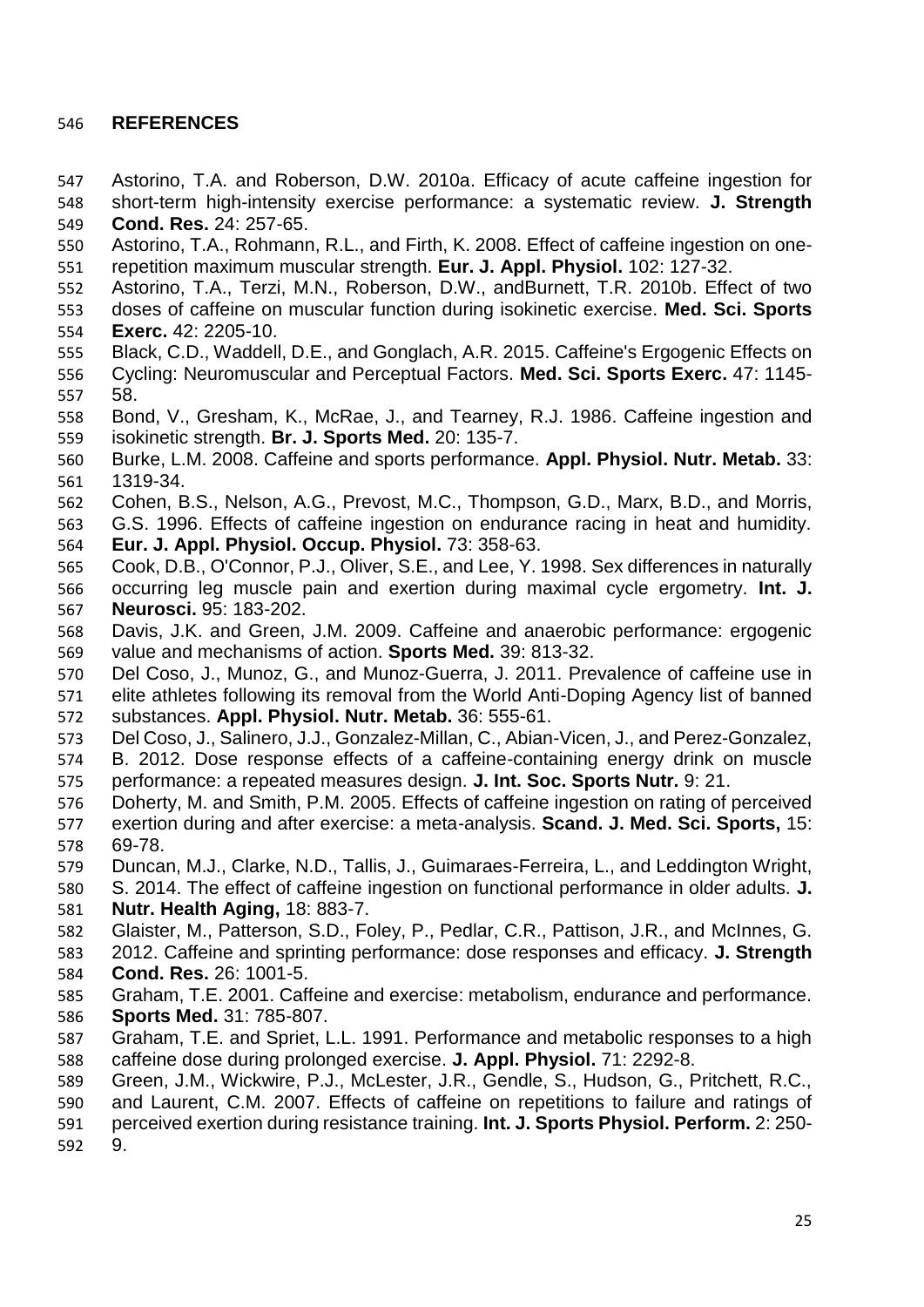- Hoffman, J.R., Ratamess, N.A., Ross, R., Shanklin, M., Kang, J., and Faigenbaum, A.D. 2008. Effect of a pre-exercise energy supplement on the acute hormonal response to resistance exercise. **J. Strength Cond. Res.** 22: 874-82.
- Jacobs, I., Pasternak, H., and Bell, D.G. 2003. Effects of ephedrine, caffeine, and their combination on muscular endurance. **Med. Sci. Sports Exerc.** 35: 987-94.
- Jacobson, B.H. and Edwards, S.W. 1991. Influence of two levels of caffeine on maximal torque at selected angular velocities. **J. Sports Med. Phys. Fitness,** 31: 147- 53.
- Jacobson, B.H., Weber, M.D., Claypool, L., and Hunt, L.E. 1992. Effect of caffeine on maximal strength and power in elite male athletes. **Br. J. Sports Med.** 26: 276-80.
- Magkos, F. and Kavouras, S.A. 2005. Caffeine use in sports, pharmacokinetics in man, and cellular mechanisms of action. **Crit. Rev. Food Sci. Nutr.** 45: 535-62.
- Maughan, R.J. 1999. Nutritional ergogenic aids and exercise performance. **Nutr. Res. Rev.** 12: 255-80.
- Munkvik, M., Rehn, T.A., Slettalokken, G., Hasic, A., Hallen, J., Sjaastad, I., Sejersted, O.M., and Lunde, P.K. 2010. Training effects on skeletal muscle calcium handling in human chronic heart failure. **Med. Sci. Sports Exerc.** 42: 847-55.
- Nakagawa, S. and Cuthill, I.C. 2007. Effect size, confidence interval and statistical
- significance: a practical guide for biologists. **Biol. Rev. Camb. Philos. Soc.** 82: 591- 605.
- Nawrot, P., Jordan, S., Eastwood, J., Rotstein, J., Hugenholtz, A., andFeeley, M. 2003. Effects of caffeine on human health. **Food Addit. Contam.** 20: 1-30.
- Nehlig, A. 2010. Is caffeine a cognitive enhancer? **J. Alzheimers Dis.** 20 Suppl 1: S85-94.
- Nehlig, A., Daval, J.L., and Debry, G. 1992. Caffeine and the central nervous system:
- mechanisms of action, biochemical, metabolic and psychostimulant effects. **Brain Res. Brain Res. Rev.** 17: 139-70.
- Pasman, W.J., van Baak, M.A., Jeukendrup, A.E., and de Haan, A. 1995. The effect of different dosages of caffeine on endurance performance time. **Int. J. Sports Med.** 16: 225-30.
- Perkins, R. and Williams, M.H. 1975. Effect of caffeine upon maximal muscular endurance of females. **Med. Sci. Sports,** 7: 221-4.
- Plaskett, C.J. and Cafarelli, E. 2001. Caffeine increases endurance and attenuates force sensation during submaximal isometric contractions. **J. Appl. Physiol.** 91: 1535- 44.
- Smith, A. 2002. Effects of caffeine on human behavior. **Food Chem. Toxicol.** 40: 1243-55.
- Tabachnick, B.G. and Fidell, L.S. 2006. **Using multivariate statistics**: Pearson Education, London.
- Tallis, J., Duncan, M.J., and James, R.S. 2015. What can isolated skeletal muscle experiments tell us about the effects of caffeine on exercise performance? **Br. J.**
- **Pharmacol.** 172: 3703-13.
- Tallis, J., Duncan, M.J., Wright, S.L., Eyre, E.L., Bryant, E., Langdon, D., and James, R.S. 2013. Assessment of the ergogenic effect of caffeine supplementation on mood,
- anticipation timing, and muscular strength in older adults. **Physiol. Rep.** 1: e00072.
- Tallis, J., James, R.S., Cox, V.M., and Duncan, M.J. 2012. The effect of physiological
- concentrations of caffeine on the power output of maximally and submaximally
- stimulated mouse EDL (fast) and soleus (slow) muscle. **J. Appl. Physiol.** 112: 64-71.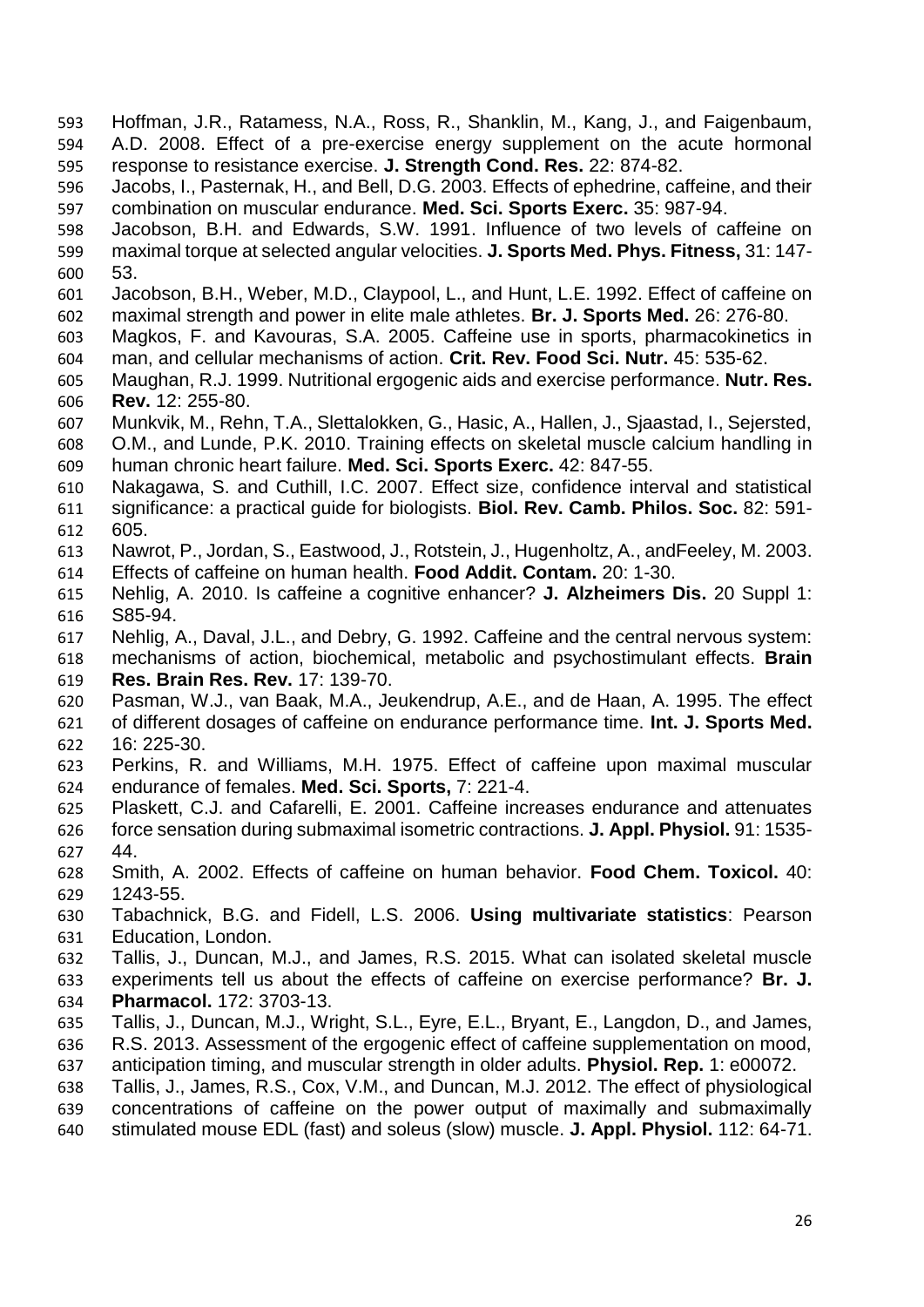- Tallis, J., Muhammad, B., Islam, M., andDuncan, M.J. 2016. Placebo effects of caffeine on maximal voluntary concentric force of the knee flexors and extensors. **Muscle Nerve,** 54: 479-86.
- Timmins, T.D. and Saunders, D.H. 2014. Effect of caffeine ingestion on maximal voluntary contraction strength in upper- and lower-body muscle groups. **J. Strength Cond. Res.** 28: 3239-44.
- Van Thuyne, W., Roels, K., and Delbeke, F.T. 2005. Distribution of caffeine levels in urine in different sports in relation to doping control. **Int. J. Sports Med.** 26: 714-8.
- Warren, G.L., Park, N.D., Maresca, R.D., McKibans, K.I., Millard-Stafford, M.L. 2010. Effect of caffeine ingestion on muscular strength and endurance: a meta-analysis.
- **Med. Sci. Sports Exerc.** 42: 1375-87.
- Williams, A.D., Cribb, P.J., Cooke, M.B., and Hayes, A. 2008. The effect of ephedra and caffeine on maximal strength and power in resistance-trained athletes. **J. Strength Cond. Res.** 22: 464-70.
- Williams, J.H., Barnes, W.S., and Gadberry, W.L. 1987. Influence of caffeine on force and EMG in rested and fatigued muscle. **Am. J. Phys. Med.** 66: 169-83.
- Woolf, K., Bidwell, W.K., andCarlson, A.G. 2008. The effect of caffeine as an
- ergogenic aid in anaerobic exercise. **Int. J. Sport. Nutr. Exerc. Metab.** 18: 412-29.
- Yang, A., Palmer, A.A., and de Wit, H. (2010). Genetics of caffeine consumption and responses to caffeine. **Psychopharmacology,** 211: 245-57.